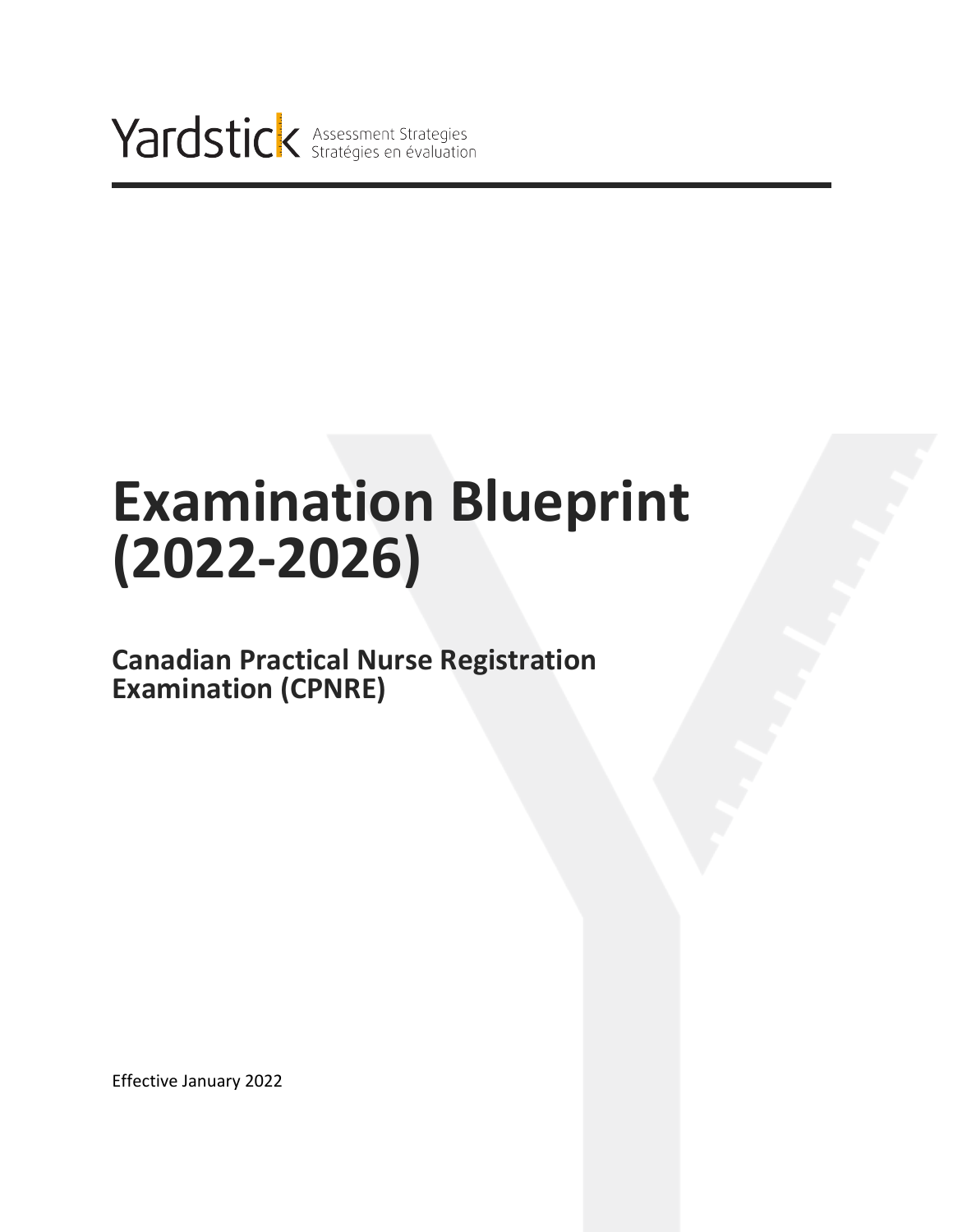**Yardstick Assessment Strategies would like to thank the members of the CPNRE Blueprint Committee and the Program Governance Committee for their contributions to the development of this document.**

| <b>CPNRE Blueprint Committee</b> |                           |  |  |
|----------------------------------|---------------------------|--|--|
| Jeanne Weis                      | Alberta                   |  |  |
| Brenda Wohlgemuth                | Manitoba                  |  |  |
| Susan Duff                       | <b>New Brunswick</b>      |  |  |
| Wanda Wadman                     | Newfoundland and Labrador |  |  |
| Douglas Bungay                   | Nova Scotia               |  |  |
| Dawn Rix-Moore                   | Prince Edward Island      |  |  |
| Lynsay Nair                      | Saskatchewan              |  |  |

| <b>CPNRE Program Governance Committee</b> |                           |  |  |
|-------------------------------------------|---------------------------|--|--|
| Linda Stanger                             | Alberta                   |  |  |
| Jennifer Breton                           | Manitoba                  |  |  |
| JoAnne Graham                             | New Brunswick             |  |  |
| Wanda Wadman                              | Newfoundland and Labrador |  |  |
| Sue Smith                                 | Nova Scotia               |  |  |
| Dawn Rix-Moore                            | Prince Edward Island      |  |  |
| Lynsay Nair                               | Saskatchewan              |  |  |
| Chris Boodram                             | Yukon                     |  |  |

| 1400 Blair Place |  |
|------------------|--|
| Suite 200        |  |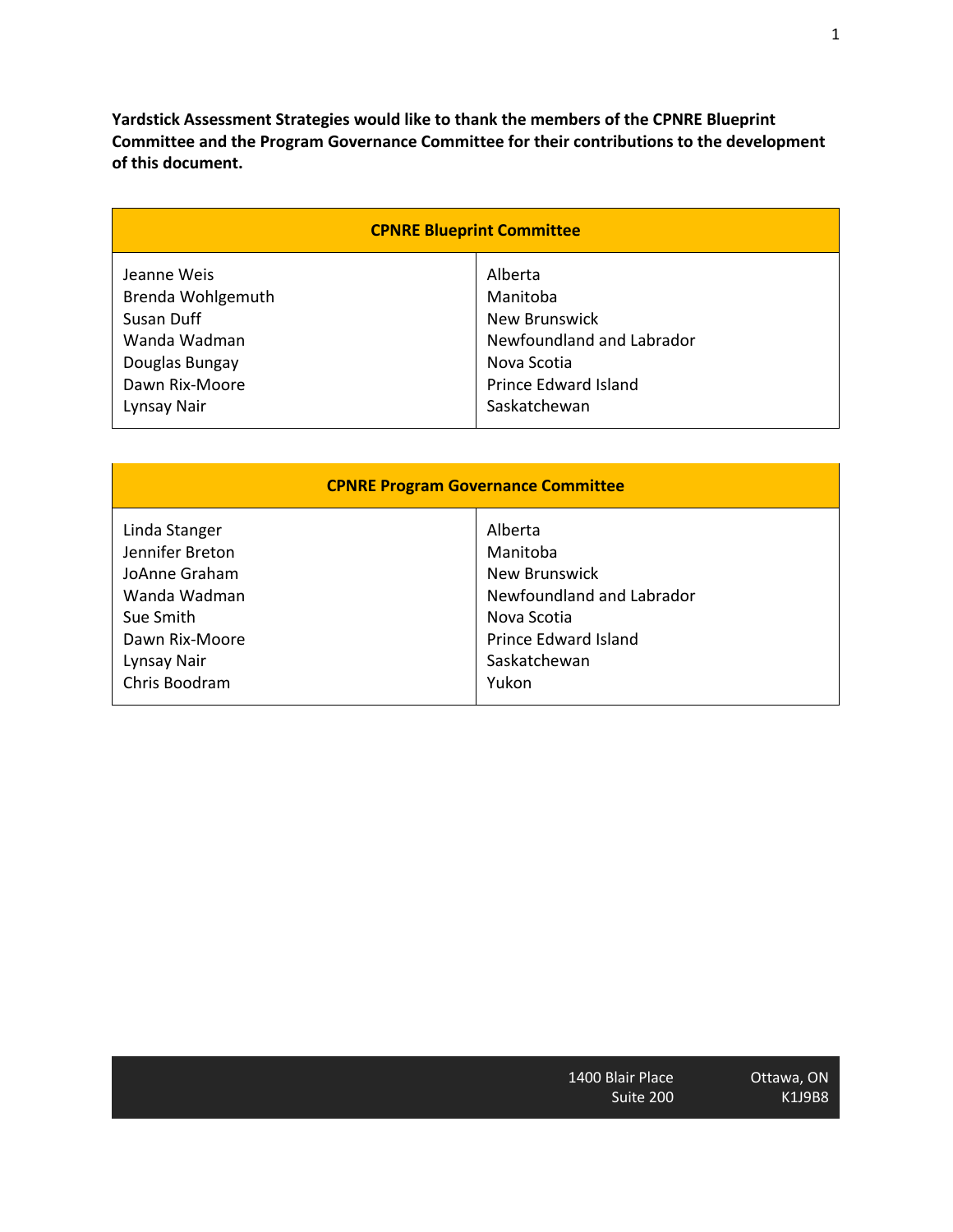## **Table of Contents**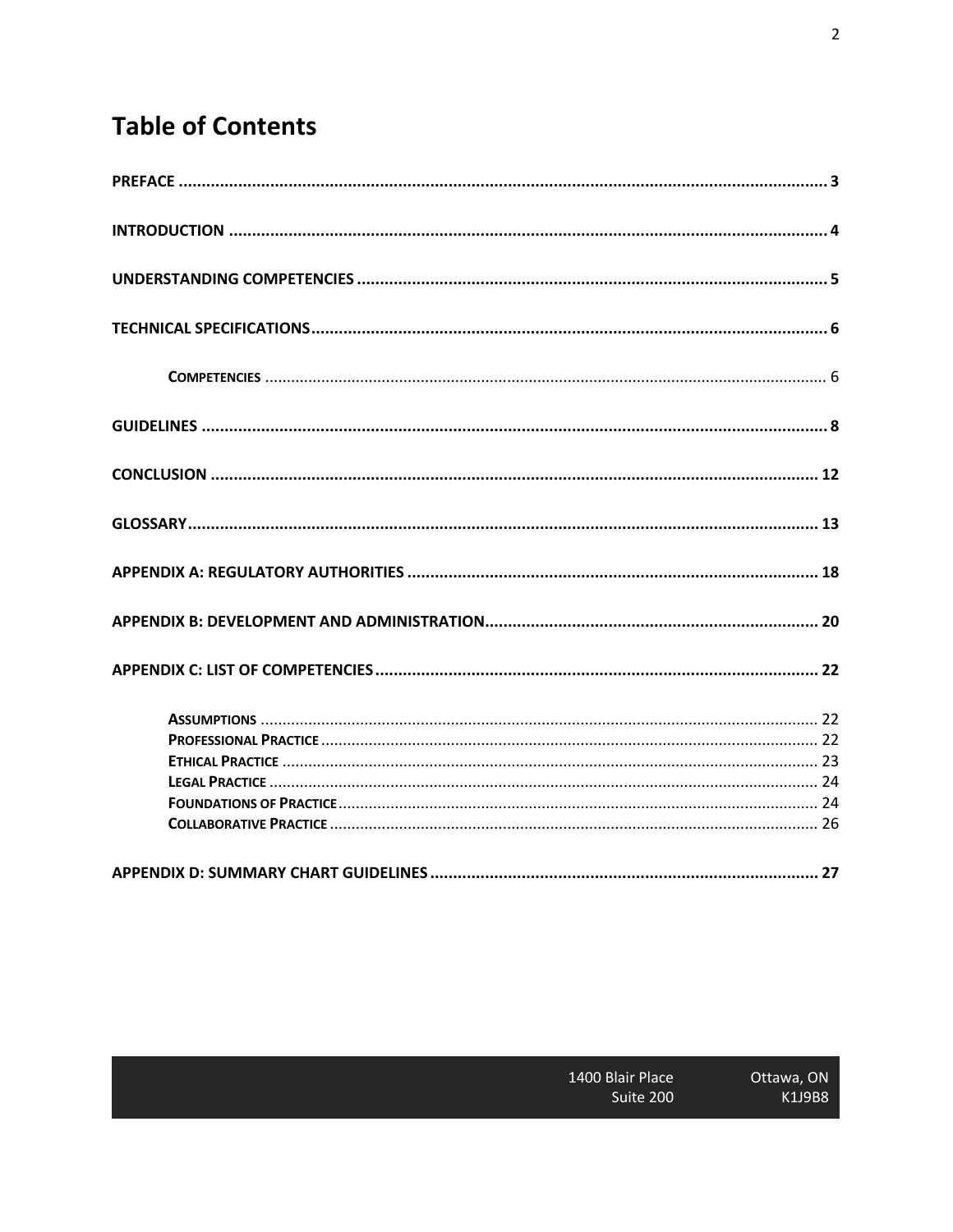### **Preface**

Yardstick Assessment Strategies (YAS), is pleased to present the *Canadian Practical Nurse Registration Examination Blueprint* (2019). Beginning in January 2022, this document replaces the previous *Blueprint for the Canadian Practical Nurse Registration Examination* (2017).

The need for a new Blueprint arose from a comprehensive review of **entry-level competencies** required of practical nurses beginning to practise in the year 2022. Administration of the first examination developed from the new Blueprint is targeted for January 2022. For examinations administered before this date, the 2017 edition of the Blueprint applies.

The Blueprint was developed by the *Canadian Practical Nurse Registration Examination* (CPNRE) Blueprint Committee. This group was comprised of representatives from provincial/territorial **regulatory authorities** that administer the examination, as well as from the areas of practice and education. This committee created the Blueprint to guide those involved in the development of the CPNRE and to provide the public with practical information about this examination. The decisions of the committee were guided by the competencies, definitions, assumptions and results of a national validation survey conducted by the Canadian Council for Practical Nurse Regulators (CCPNR). The Blueprint will undergo a comprehensive review two years after it is initiated to ensure the continued validity of the CPNRE. The Blueprint will then be evaluated annually to reaffirm that the competencies and guidelines for examination development continue to reflect what is expected of an **entry-level practical nurse**.

YAS encourages all users of this document to provide feedback that may be useful in future revisions of the Blueprint. Please forward all such comments to the address on the inside cover of this document.

1400 Blair Place Suite 200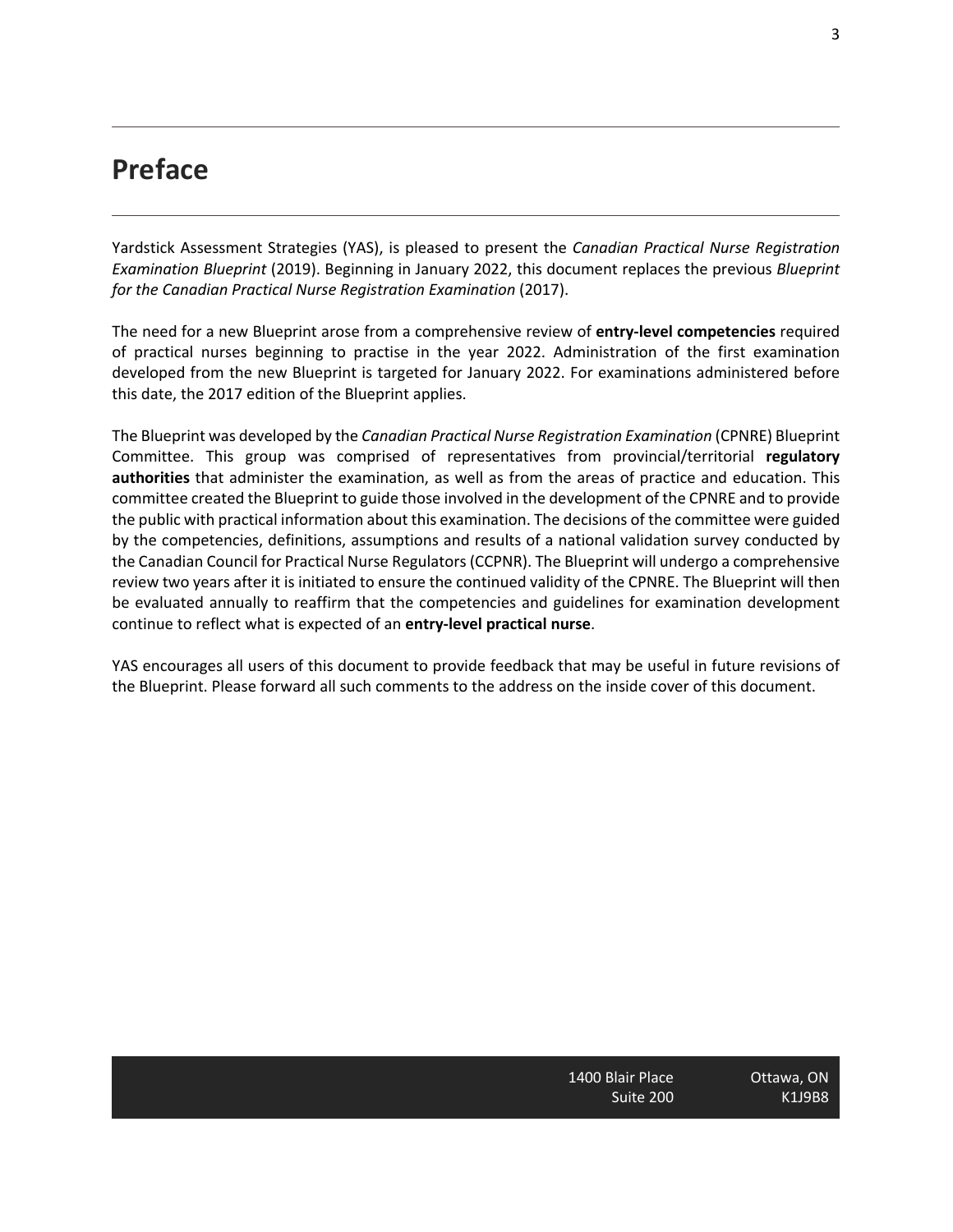### **Introduction**

Each province and territory is responsible for ensuring that graduates of practical nursing programs in Canada and practical nurses educated in other countries applying to become licensed practical nurses in Canada meet an acceptable level of **competence** before they begin to practise. This level of **competence** is measured, in part, by the CPNRE administered by the provincial and territorial **regulatory authorities** (see Appendix A for contact information). Yardstick Assessment Strategies (YAS) produces the CPNRE by working in **collaboration** with practical nurses as well as educators and administrators of practical nurses from across Canada who serve as content experts in developing and validating the CPNRE on behalf of the **regulatory authorities**. An overview of the development and administration process for the CPNRE is presented in Appendix B.

The complexity of this process reflects the fact that licensing examinations have a well-defined purpose: to protect the public by ensuring that professionals possess sufficient knowledge and skills to perform important occupational activities safely and effectively. In the case of the CPNRE, the purpose of the examination is to protect the public by ensuring that the **entry-level practical nurse** possesses the competencies required to practise safely and effectively.

The primary function of the *Canadian Practical Nurse Registration Examination Blueprint* is to describe how the examination is to be developed. Specifically, the Blueprint provides explicit instructions and guidelines on how the competencies (i.e., the integrated knowledge, skills, behaviour and **clinical judgment** expected of an **entry-level practical nurse** in order to provide safe, **competent** and ethical care) are to be expressed within the examination in order for accurate decisions to be made on the candidates' readiness to practise safely and effectively.

Prior to producing this Blueprint, the Canadian Council for Practical Nurse Regulators (CCPNR) conducted an extensive study to identify the competencies required for the safe and effective practice of **entry-level practical nurses** in Canada. Provincial and territorial **regulatory authorities** participated in all phases of the investigation, which served to identify and validate a set of competencies expected of the **entry-level practical nurse**. With this set of competencies and the validation data, the essential components of the CPNRE were assembled.

Because of ongoing changes occurring in the practical nursing profession, validation studies are conducted at least every five years. By periodically conducting a comprehensive review of the competencies measured by the CPNRE, the examination remains valid, psychometrically sound and legally defensible. In addition to the periodic comprehensive review and validation study, the competencies are reviewed and evaluated annually by content experts.

1400 Blair Place Suite 200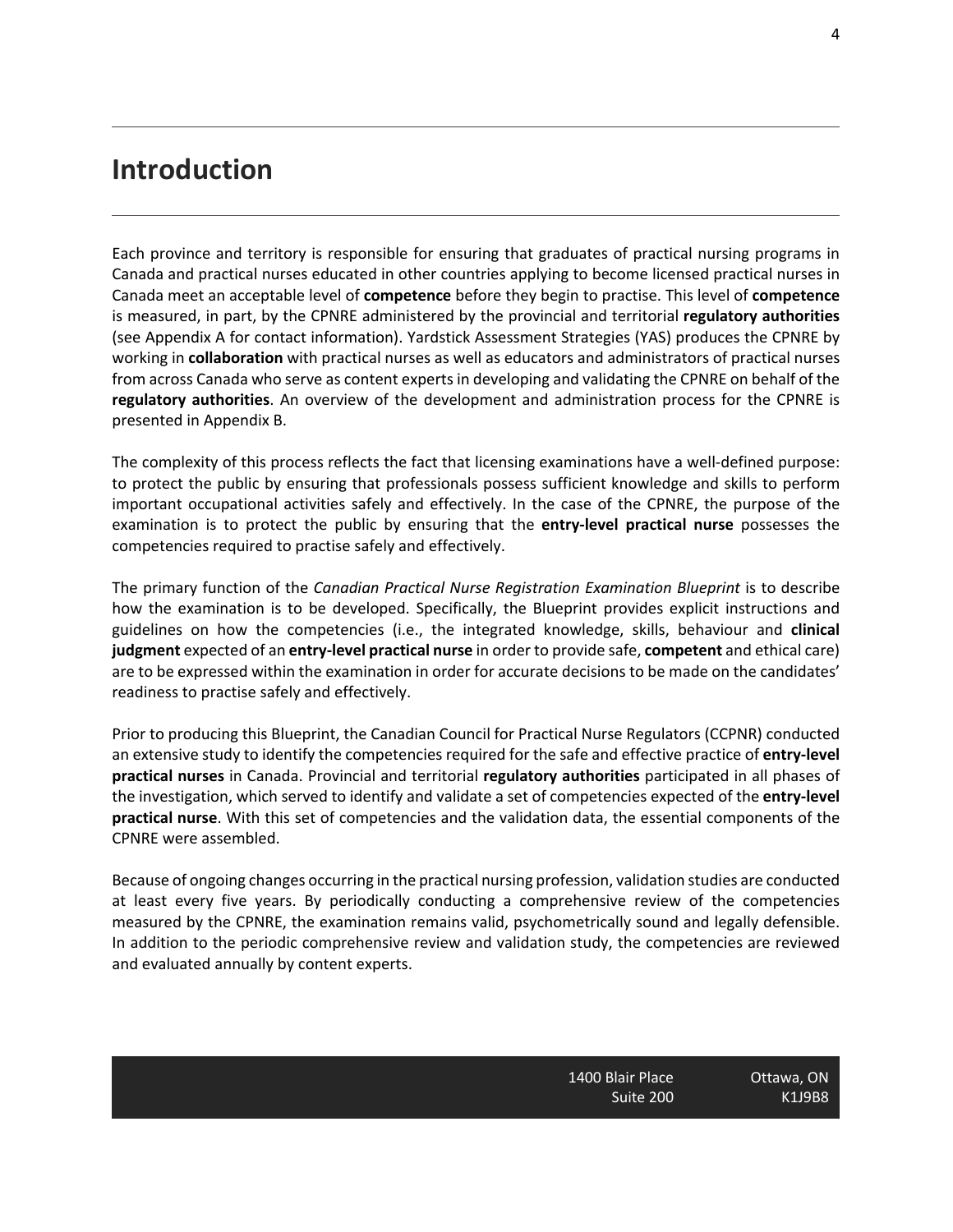### **Understanding Competencies**

A fundamental component of a formal approach to examination development is a thorough description of the content domain being measured. In the case of the CPNRE, the content domain of interest consists of the competencies an **entry-level practical nurse** is required to possess in order to practise safely and effectively.

The CPNRE competencies found in this Blueprint have the primary purpose of defining the content domain for the examination. Users of the Blueprint should recognize that the competencies are not intended to supersede or replace competency lists or **standards of practice** for practical nurses that have been established by **regulatory authorities** throughout Canada.

To illustrate this point, Figure 1 presents the full complement of competencies required of practical nurses as the rectangle. The rectangle, of course, is broader than the first enclosed circle, which represents the complement of **entry-level competencies** expected upon successful completion of a practical nurse education program. This is to be expected, as graduates will continue to expand their knowledge, skills, behaviours and **clinical judgment** with acquired experience.

The innermost circle represents the **entry-level competencies** related to safe and effective practice that are common across the Canadian jurisdictions and that can be measured on a multiple-choice examination. Competencies unique to some provinces or territories are not assessed by the CPNRE nor are competencies unsuitable for multiple-choice questions. As a result, the circle representing the competencies assessed by the examination is smaller than the circle representing **entry-level competencies.**



Figure 1. Competencies assessed by the CPNRE.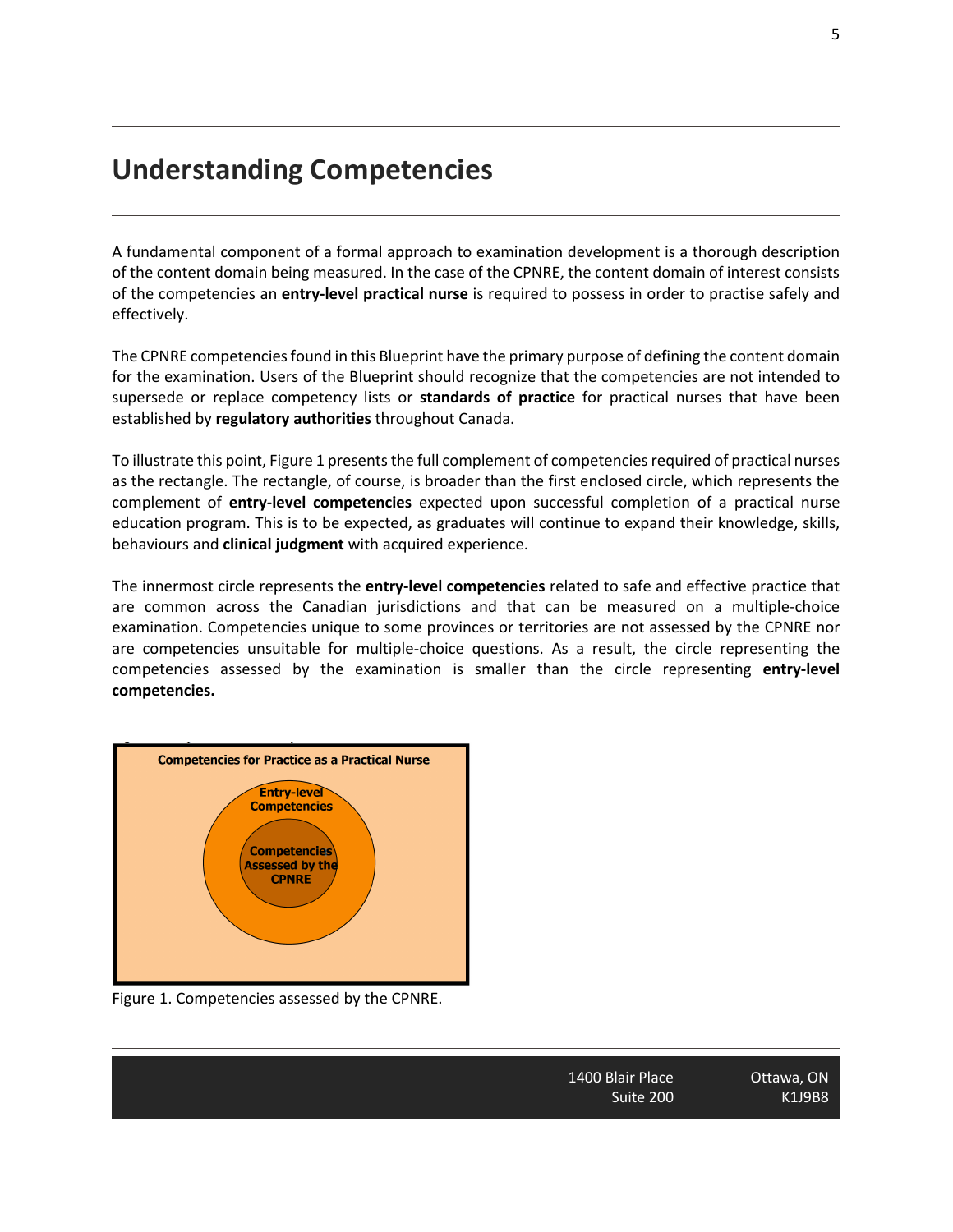#### **Competencies**

#### **Competency Framework**

The 76 **entry-level competencies** are organized into five categories: 1) professional practice, 2) legal practice, 3) ethical practice, 4) foundations of practice and 5) collaborative practice. These **entry-level competencies** were developed by CCPNR and were used as the foundation of this document. The order of the categories and competencies is not an indication of priority or importance. For the purposes of the CPNRE, professional practice, legal practice and ethical practice were combined into one category entitled "professional, ethical and legal practice."

#### Professional, ethical and legal practice

Licensed practical nurses (LPNs) adhere to **practice standards** and an ethical framework. They are responsible and accountable for safe, **competent** and ethical nursing practice. They are expected to demonstrate professional conduct as reflected through personal attitudes, beliefs, opinions and actions. Licensed practical nurses focus on personal and professional growth. Licensed practical nurses are expected to utilize knowledge, **critical thinking**, **critical inquiry** and **research** to build an **evidenceinformed practice**.

They are guided by a *Code of Ethics* when making professional judgments and practice decisions. They engage in **critical thinking** and **critical inquiry** to inform decision-making. They use self-reflection to understand the impact of personal values, beliefs and assumptions in the provision of care.

They adhere to applicable provincial/territorial and federal legislation and regulations, professional standards and employer policies that direct practice. They engage in professional regulation by enhancing their **competence**, promoting safe practice and maintaining their **fitness to practise**. Licensed practical nurses recognize that safe nursing practice includes knowledge of relevant laws and legal boundaries within which the licensed practical nurse must practise.

#### Foundations of practice

Licensed practical nurses use **critical thinking**, reflection, and evidence integration to assess **client**s, plan care, implement interventions and evaluate outcomes and processes. Foundational knowledge includes nursing theory, health sciences, humanities, pharmacology and ethics.

#### Collaborative practice

Licensed practical nurses work collaboratively with **client**s and other members of the **healthcare team**. They recognize that collaborative practice is guided by shared values and **accountability**, a common purpose or care outcome, mutual respect and effective communication.

| Ottawa, ON    | 1400 Blair Place |
|---------------|------------------|
| <b>K1J9B8</b> | Suite 200        |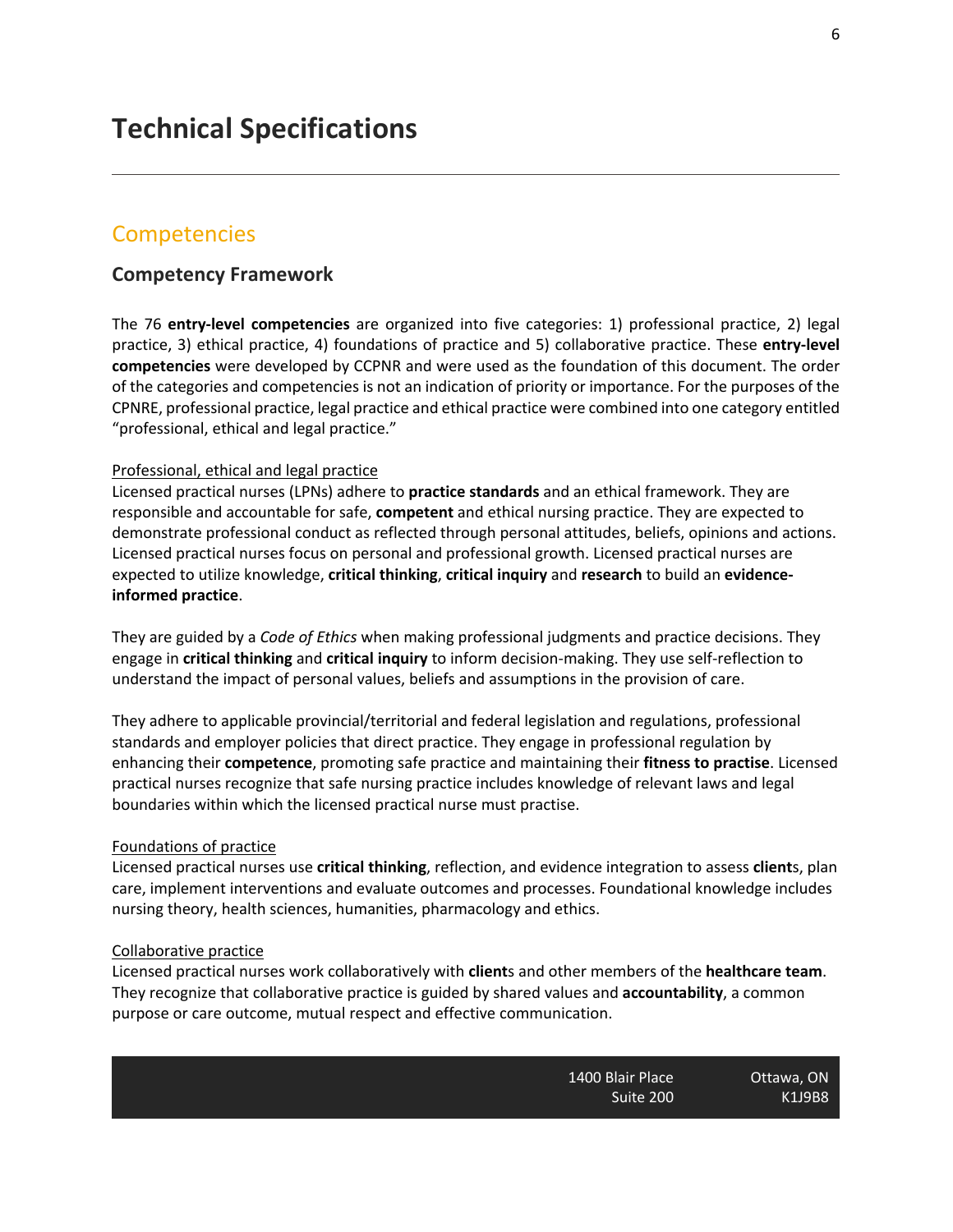Each of these framework categories contains a different number of competencies that vary by importance. To ensure that each category receives an appropriate number of questions on the examination, the following target weights from Table 1 are applied.

| <b>Competency Category</b>               | Number (and Percentage) of<br>Competencies | Percentage on<br>Examination |
|------------------------------------------|--------------------------------------------|------------------------------|
| Professional, ethical and legal practice | 35 (46%)                                   | $15 - 25%$                   |
| Foundations of practice                  | 25 (33%)                                   | 60-70%                       |
| Collaborative practice                   | 16 (21%)                                   | $10 - 20%$                   |

#### Table 1. CPNRE Weightings by Competency Framework Category

| 1400 Blair Place |  |
|------------------|--|
| Suite 200        |  |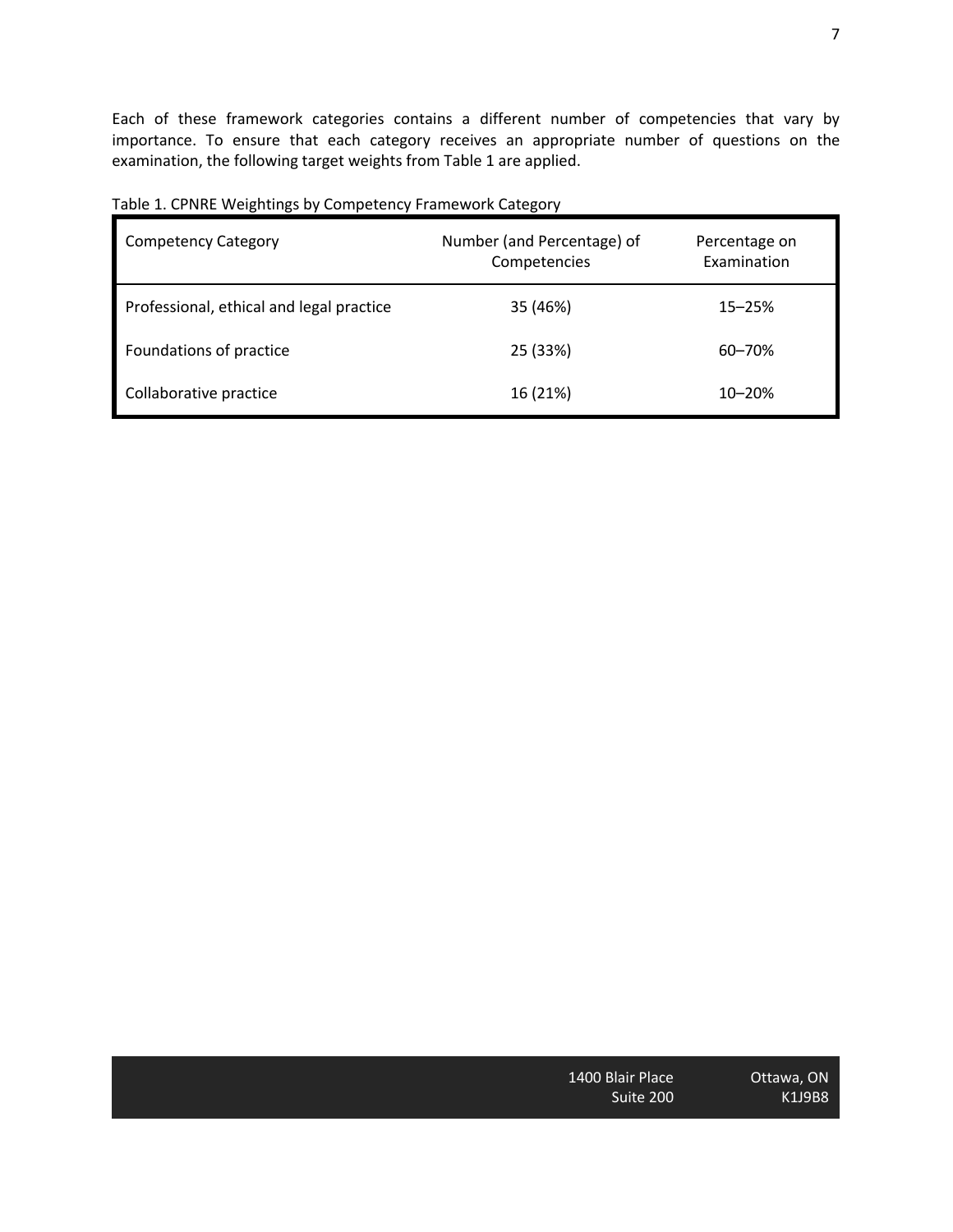### **Guidelines**

In addition to the specifications related to the competencies, other variables must be considered during the development of the CPNRE. These variables are categorized as structural or contextual variables.

#### **Structural Variables**

Structural variables include those characteristics that determine the general design and appearance of the examination. They define the length of the examination, establish and maintain the standard, and determine the format/presentation (i.e., multiple-choice) and special functions (e.g., to measure a competency within the **cognitive domain**) of the examination questions.

#### Examination Length and Format

The examination will consist of between 160 and 170 objective questions (i.e., multiple-choice) that meet the Blueprint guidelines. With 76 competencies to measure and a sound sampling approach for these competencies, an examination of this length is sufficient to make both reliable and valid decisions about a candidate's readiness to practise nursing safely and effectively.

#### Setting the Standard

The standard or pass mark is set in reference to the content and the difficulty of the examination questions. The standard is set by a panel of content experts (i.e., the CPNRE Standard Setting Committee) from across Canada using the modified Angoff technique. In addition to this technique, various relevant data (e.g., information on the preparation of candidates, data on results from previously administered examinations) are carefully considered to ensure that the standard that candidates must achieve on the examination is valid and fair. Based on this information, an appropriate standard or pass mark is set at a level that represents the performance expected of a **competent entry-level practical nurse**.

#### Test Equating

Once an acceptable standard has been determined on a form of the examination, a statistical procedure can be performed to establish a corresponding standard on subsequent forms of the examination. This procedure, known as **test equating**, considers the difficulty of the set of questions on the original and subsequent forms as well as any differences in candidate performance. The pass mark of the original form is then carried forward and adjusted to reflect the differences in content difficulty and candidate performance on the new form of the examination. This statistical procedure ensures that all candidates, regardless of which examination form they write, must achieve an equivalent standard to pass the examination successfully.

#### Question Presentation

The multiple-choice questions are presented either within a **case-based** scenario or as independent questions.

> 1400 Blair Place Suite 200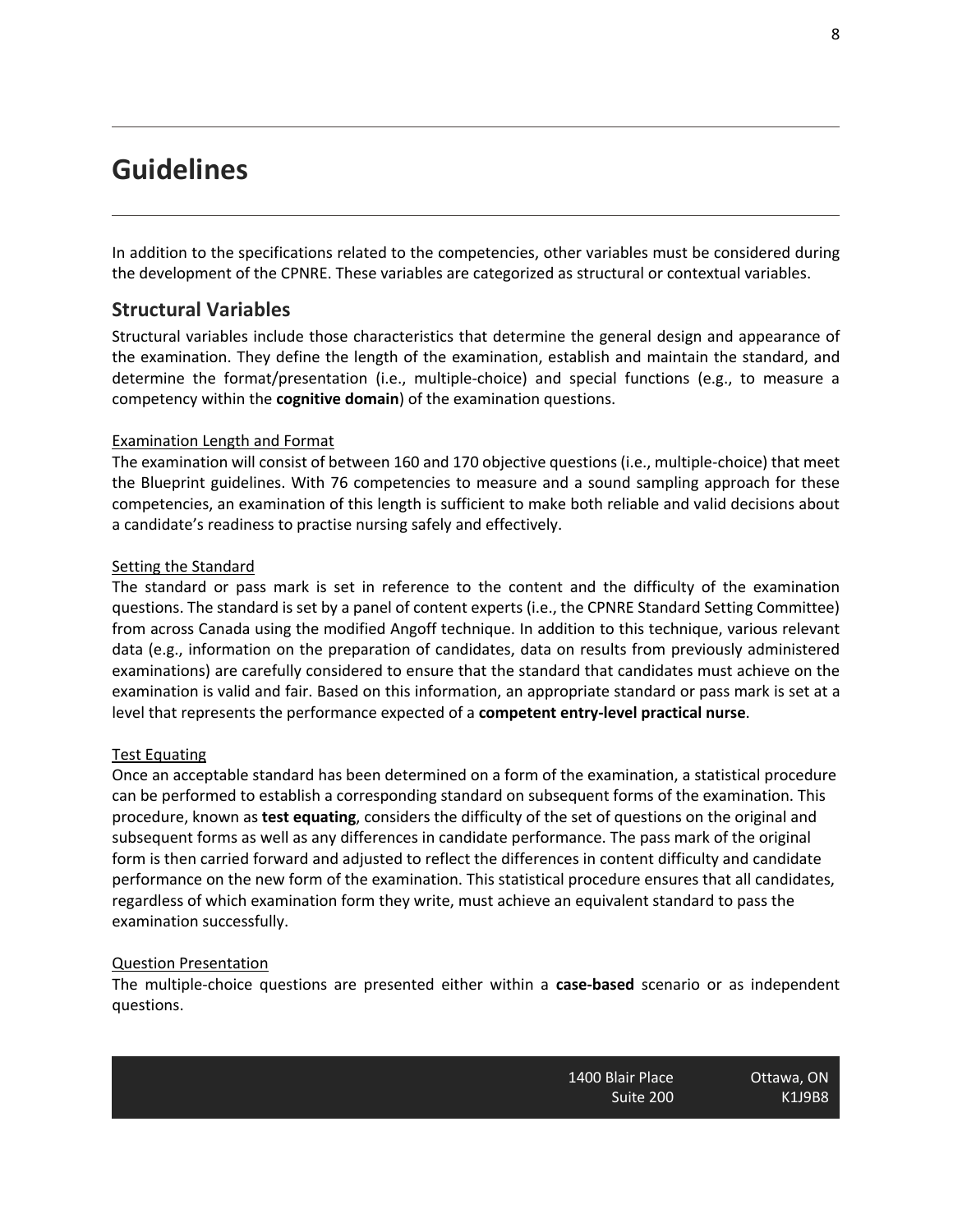The **case-based** format consists of a set of approximately three to five questions associated with a brief health-care scenario. Independent questions are stand-alone questions that contain all the necessary information without reference to a case. For the 160–170 questions on the CPNRE, 40 to 60 percent are presented as independent questions and 40 to 60 percent are presented within cases.

#### Experimental Questions

Some questions on the CPNRE are experimental and will not count toward a candidate's total score on the examination. Although most of these questions will be multiple-choice, it is possible that other item formats may be used.

#### **Cognitive Domains**

To ensure that competencies measure different levels of cognitive ability, each question on the CPNRE is classified into one of three categories adapted from Bloom's Taxonomy of Cognitive Abilities. Specifically, each question is categorized into one of the following levels:

#### **1. Knowledge/Comprehension**

This level combines the ability to recall previously learned material and to understand its meaning. It includes such mental abilities as knowing and understanding definitions, facts and principles, and interpreting data (e.g., knowing the effects of certain procedures or interventions, understanding a change in a **client**'s vital signs).

#### **2. Application**

This level refers to the ability to apply knowledge and learning to new or practical situations. It includes applying rules, methods, principles and nursing theories in providing care to **clients** (e.g., applying principles of drug administration and concepts of comfort and safety to the nursing care of **clients**).

#### **3. Critical Thinking**

The third level deals with higher-level thinking processes. It includes the ability to judge the relevance of data, to deal with abstractions and to solve problems (e.g., identifying priorities of care, evaluating the effectiveness of nursing actions). The practical nurse should be able to identify cause-and-effect relationships, distinguish between relevant and irrelevant data, formulate valid conclusions and make judgments concerning the needs of **clients**.

1400 Blair Place Suite 200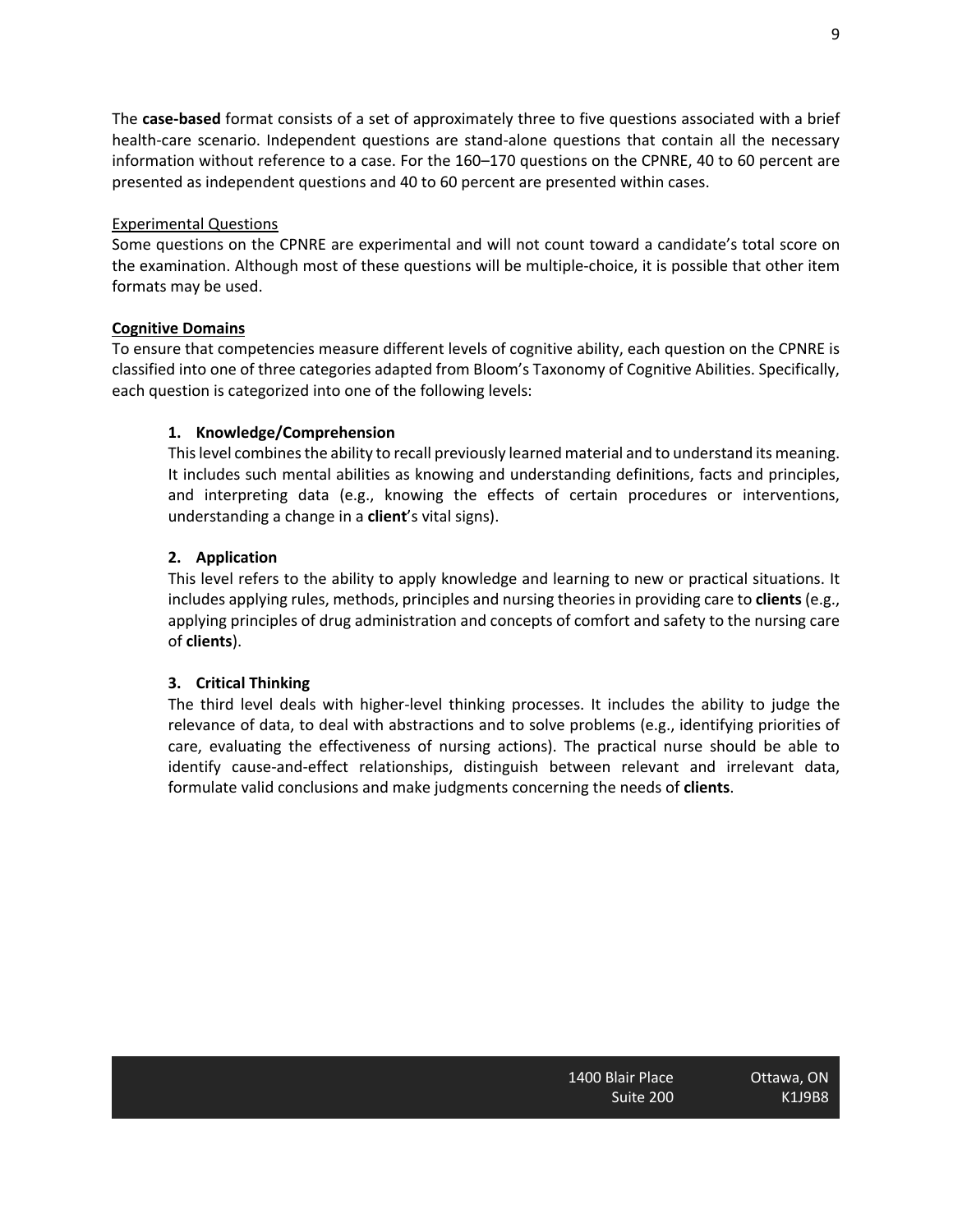Based on these definitions, the distribution of questions by **cognitive domain** is provided in Table 2.

| <b>Competency Category</b> | Number (and Percentage) of Competencies |
|----------------------------|-----------------------------------------|
| Knowledge/Comprehension    | Maximum 5%                              |
| Application                | Minimum 50%                             |
| <b>Critical Thinking</b>   | Minimum 45%                             |

Table 2. Distribution of Questions by **Cognitive Domain**

#### **Contextual Variables**

Contextual variables qualify the content domain by specifying the nursing contexts in which the examination questions will be set (e.g., **client** type, age of the individual **client**, **client** culture, **client diversity** and work environment).

#### Client Type

For CPNRE purposes, the **client** refers to individuals (or their designated representative), families and groups.

#### Client Age

The use of the **client** age variable ensures that the individual **client**s described in the examination represent the demographic characteristics of the population encountered by the **entry-level practical nurse**. Available statistics (e.g., Canadian hospital separations by age and gender, and Canadian population by age and gender) were used to determine specifications for these variables. These specifications, listed in Table 3 as percentage ranges, serve as guidelines for test development.

|  |  | Table 3. Distribution of Client Age |
|--|--|-------------------------------------|
|--|--|-------------------------------------|

| Age Range       | <b>Group Description</b> | Target Percentage |
|-----------------|--------------------------|-------------------|
| $0 - 18$ years  | Neonate to adolescent    | Minimum 10%       |
| $19 - 69$ years | Adult                    | Minimum 45%       |
| 70+ years       | Older adult              | Minimum 25%       |

| 1400 Blair Place |  |
|------------------|--|
| Suite 200        |  |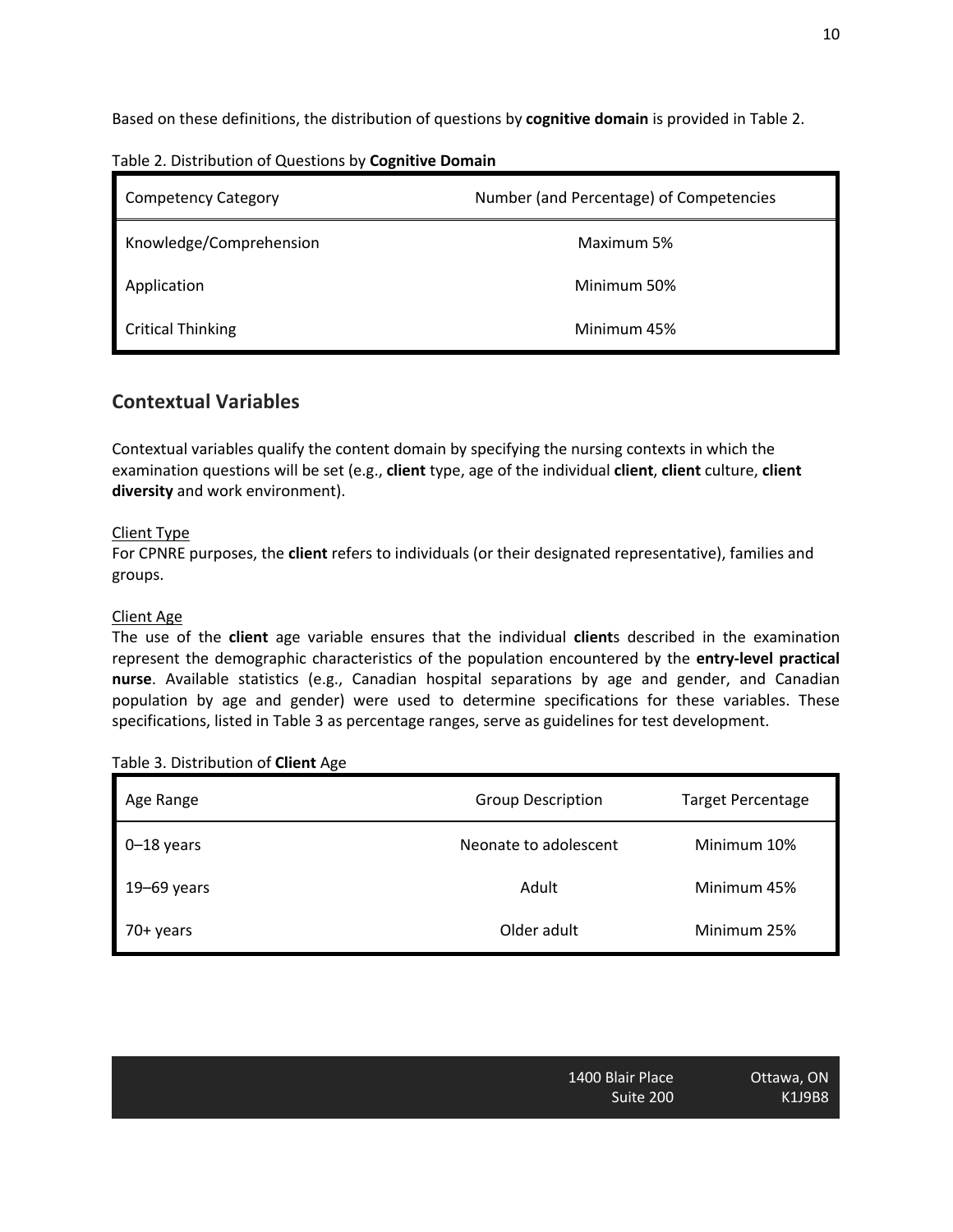#### Client Diversity

Items will be included that measure awareness, sensitivity and respect for **diversity**, without introducing stereotypes.

#### Work Environment

Practical nurses work in a variety of practice settings and contexts where health care is delivered. As a result, the work environment is *only* specified where necessary.

| 1400 Blair Place |  |
|------------------|--|
| Suite 200        |  |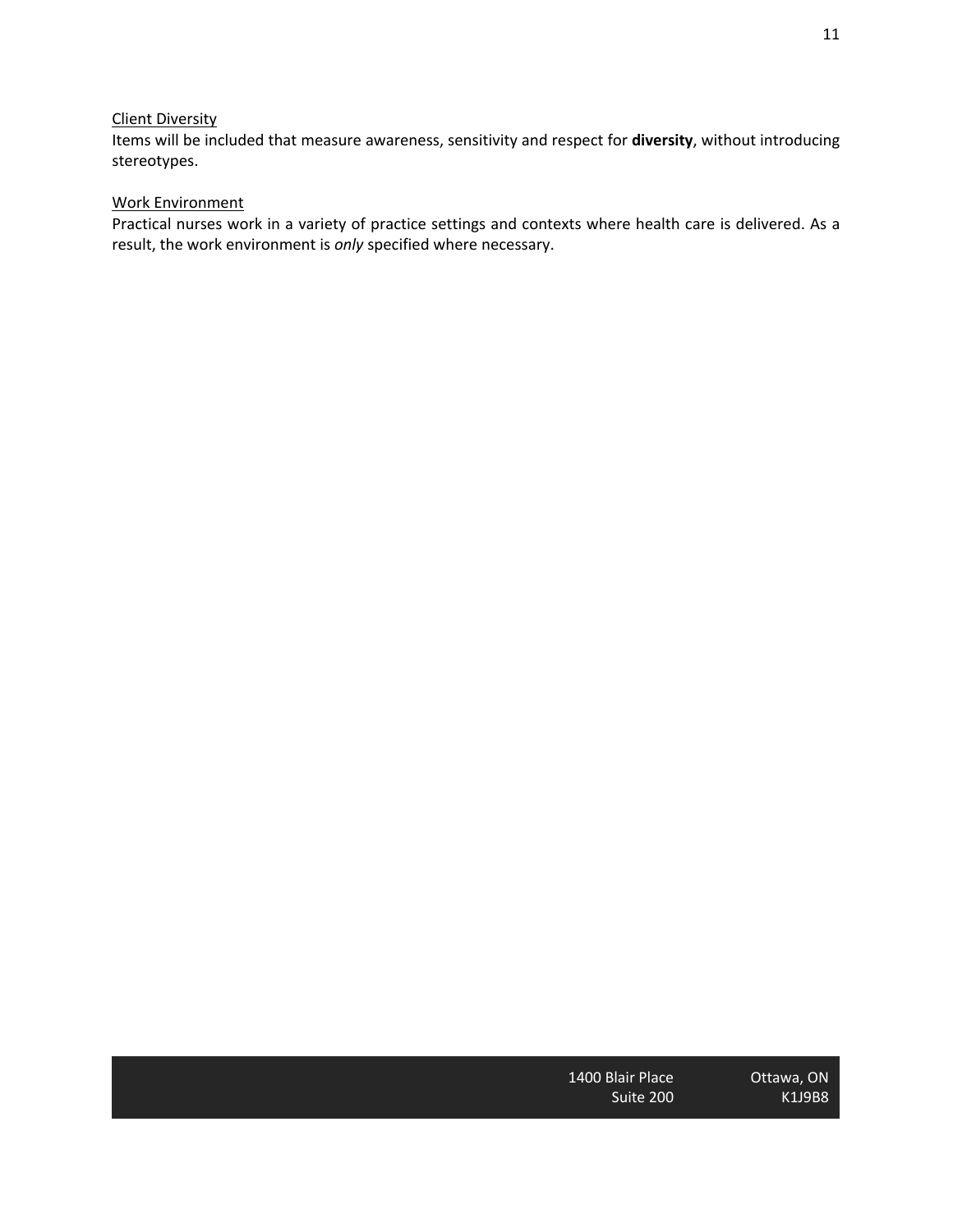### **Conclusion**

The *Canadian Practical Nurse Registration Examination Blueprint* is the product of a collaborative effort between YAS, the regulatory authorities, practical nurses and educators of practical nurses throughout Canada.

It is recognized that the practical nursing profession will continue to evolve. As this occurs, the Blueprint (i.e., the test development guidelines) may require revision so that it accurately reflects the **scope of practice**, the roles and the responsibilities of the **entry-level practical nurse**. Under the guidance of the CPNRE Program Governance Committee and practical nurse educators, clinicians and administrators, YAS will ensure that this revision takes place in a timely manner and is reflected in updated editions of this document.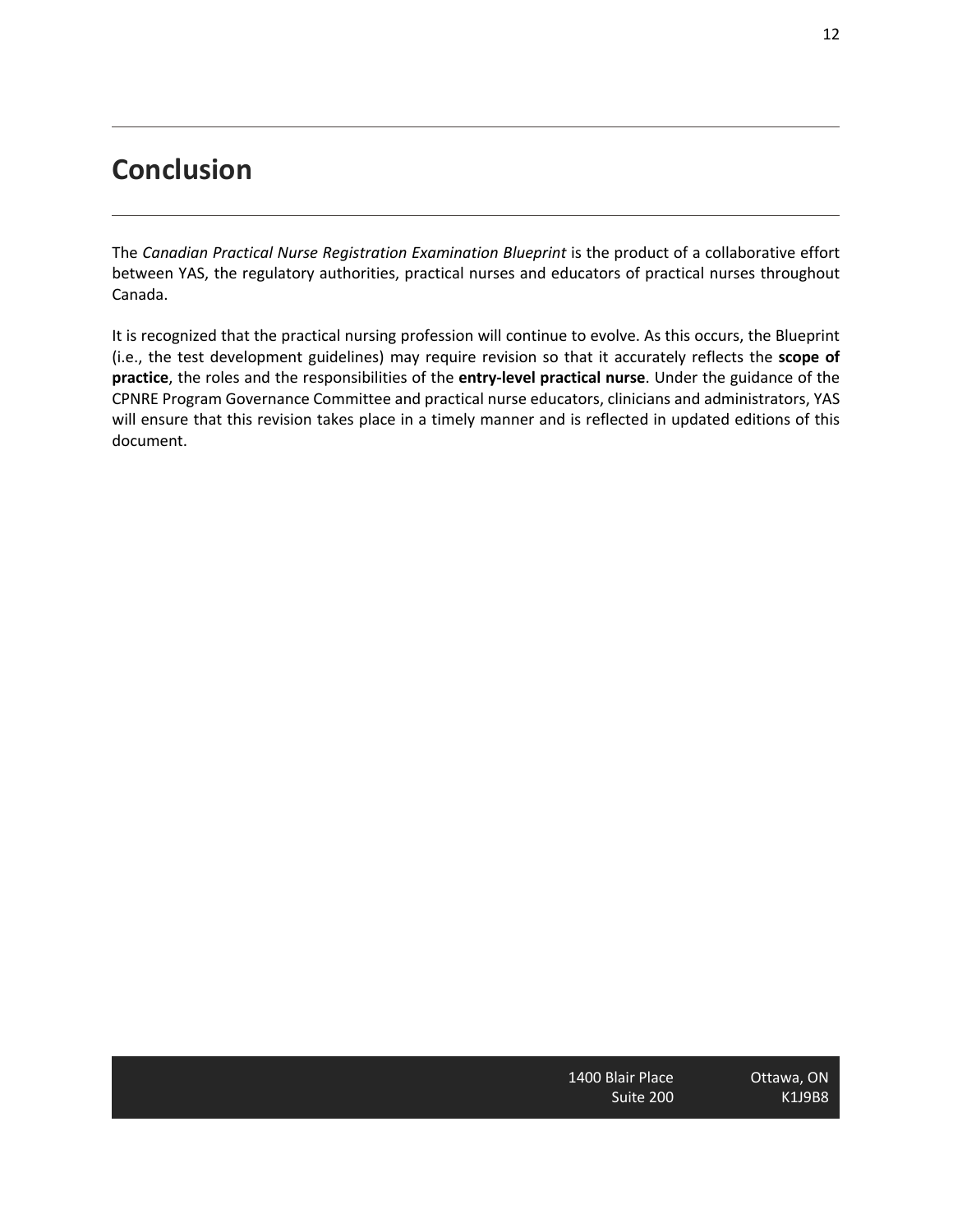# **Glossary**

Below are the terms and definitions as they are used in this document.

| <b>Glossary Term</b> | <b>Definition</b>                                                             |
|----------------------|-------------------------------------------------------------------------------|
| Accountability       | The obligation to answer for one's activities, actions and inactions.         |
| Adverse event        | An event that results in unintended harm to the client, and is related to the |
|                      | care and/or services provided to the client rather than to the client's       |
|                      | underlying medical condition.                                                 |
| Advocate             | To speak or act on behalf of self or others by respecting decisions and       |
|                      | enhancing autonomy.                                                           |
| Anchor items         | A set of questions common across different versions of an examination,        |
|                      | which are used primarily for purposes of test equating.                       |
| Autonomous practice  | The ability to act according to one's knowledge, skill and judgment,          |
|                      | providing nursing care within the scope of practice as defined by existing    |
|                      | professional, regulatory and organizational rules.                            |
| Autonomy             | The freedom to act in accordance with self-chosen and informed goals. It      |
|                      | includes making independent decisions about client care within one's role     |
|                      | and scope of practice.                                                        |
| Case-based questions | A set of approximately three to five examination questions associated with    |
|                      | a brief healthcare scenario.                                                  |
| Client               | Refers to individuals (or their designated representatives), families and     |
|                      | groups.                                                                       |
| Client safety        | The reduction or mitigation of unsafe acts within the healthcare team and     |
|                      | healthcare system as well as the use of best practices shown to lead to       |
|                      | optimal client outcomes.                                                      |
| Clinical data        | All assessment and diagnostic results that apply to a client's health status. |
|                      | This includes data collected in a variety of ways to provide client           |
|                      | information.                                                                  |
| Clinical decisions   | Decisions derived from reasoning processes based on clinical judgment.        |
| Clinical judgment    | Processes that rely on critical inquiry to reflect the complex, intuitive and |
|                      | conscious thinking strategies that guide nursing decisions.                   |
| Cognitive domain     | The levels of cognitive ability being measured by the content of a test. On   |
|                      | the CPNRE, the cognitive domain is classified according to a taxonomy         |
|                      | consisting of three levels: 1) knowledge/comprehension, 2) application and    |
|                      | 3) critical thinking.                                                         |
| Collaboration        | A partnership between a team of health providers and a client where the       |
|                      | client retains control over their care and is provided with access to the     |
|                      | knowledge and skill of team members to arrive at a realistic team-shared      |
|                      | plan of care and access to the resources to achieve the plan. Can also be     |
|                      |                                                                               |

| Ottawa, ON | 1400 Blair Place |
|------------|------------------|
| K1J9B8     | Suite 200        |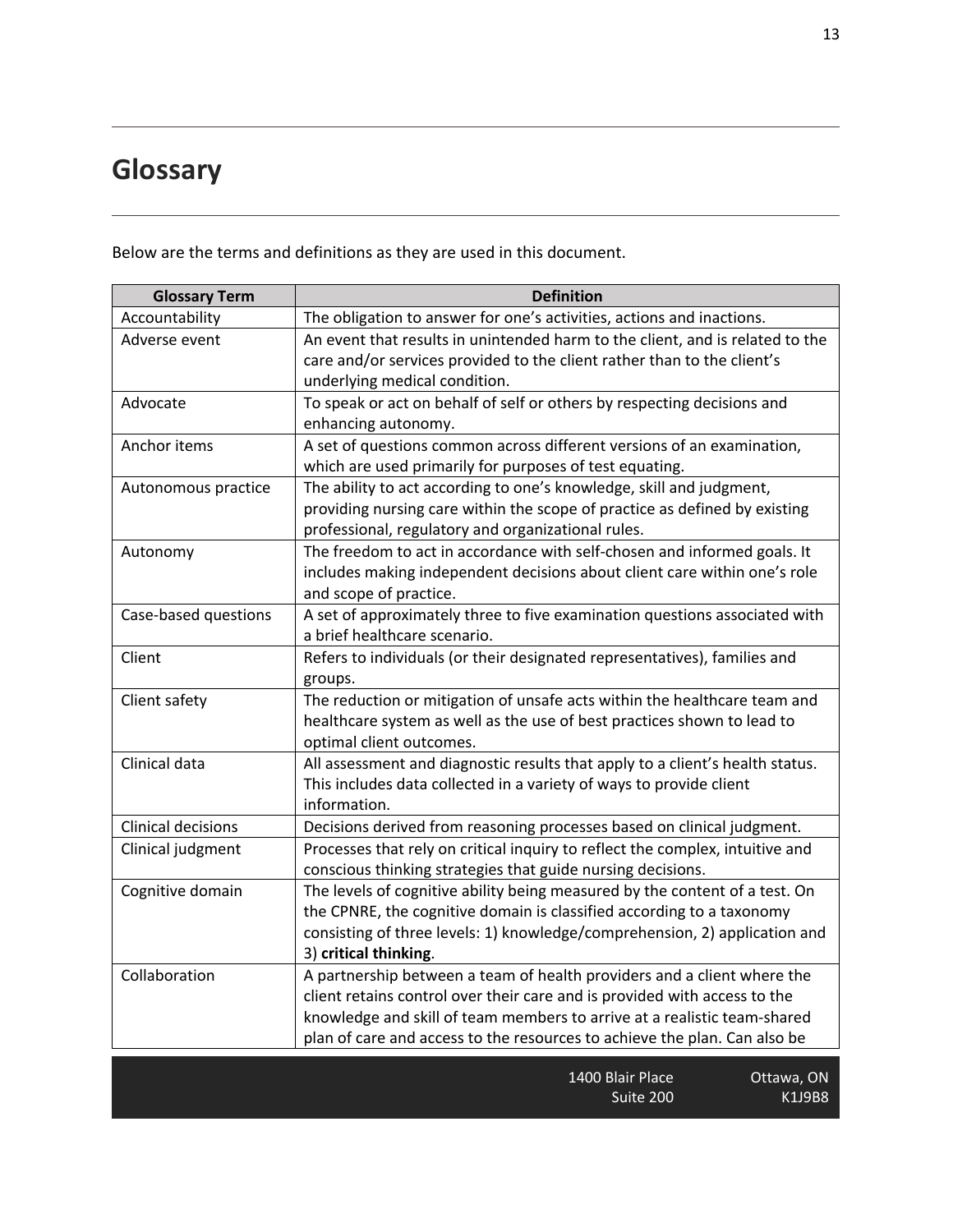| <b>Glossary Term</b> | <b>Definition</b>                                                                                                                                 |
|----------------------|---------------------------------------------------------------------------------------------------------------------------------------------------|
|                      | two or more healthcare providers sharing their knowledge with each other                                                                          |
|                      | to make a care-related decision.                                                                                                                  |
| Competence           | The ability of a practical nurse to integrate and apply the knowledge, skills,                                                                    |
|                      | judgments and personal attributes required to practise safely and ethically                                                                       |
|                      | in a designated role and setting. Personal attributes include, but are not                                                                        |
|                      | limited to, attitudes, values and beliefs.                                                                                                        |
| Competencies         | The integrated knowledge, skills, behaviours, attitudes, critical thinking and                                                                    |
|                      | clinical judgment expected of an entry-level licensed practical nurse to                                                                          |
|                      | provide safe, competent and ethical care.                                                                                                         |
| Competent            | Having or demonstrating the knowledge, skills and judgments and personal                                                                          |
|                      | attributes required to practise safely and ethically in a designated role and                                                                     |
|                      | setting. Personal attributes include, but are not limited to, attitudes, values                                                                   |
|                      | and beliefs.                                                                                                                                      |
| Conflict resolution  | The process of arriving at a mutually agreeable solution to a dispute or                                                                          |
|                      | conflict between two or more parties by adequately addressing the                                                                                 |
|                      | interests of all parties.                                                                                                                         |
| Criterion-referenced | A test that measures the degree of command of a specific content domain                                                                           |
| examination          | or skill domain. Scores are interpreted in comparison to predetermined                                                                            |
|                      | performance standards (i.e., percentage of correct answers) and are                                                                               |
|                      | interpreted independently of the results obtained by other candidates.                                                                            |
| Critical inquiry     | This term expands on the meaning of critical thinking to encompass critical                                                                       |
|                      | reflection on actions. Critical inquiry refers to a process of purposive                                                                          |
|                      | thinking and reflective reasoning whereby practitioners examine ideas,                                                                            |
|                      | assumptions, principles, conclusions, beliefs and actions in the context of                                                                       |
|                      | nursing practice. The critical inquiry process is associated with a spirit of                                                                     |
|                      | inquiry, discernment, logical reasoning and application of standards.                                                                             |
| Critical thinking    | An active and purposeful problem-solving process. It requires the practical                                                                       |
|                      | nurse to advance beyond the performance of skills and interventions to<br>provide the best possible care, based on evidence-informed practice. It |
|                      |                                                                                                                                                   |
|                      | involves identifying and prioritizing risks and problems, clarifying and<br>challenging assumptions, using an organized approach to assessment,   |
|                      | checking for accuracy and reliability of information, weighing evidence,                                                                          |
|                      | recognizing inconsistencies, evaluating conclusions and adapting thinking.                                                                        |
| Diverse/diversity    | Based on the understanding that each individual is unique, the concept of                                                                         |
|                      | diversity encompasses acceptance and respect. These differences include                                                                           |
|                      | culture, race, ethnicity, gender, gender expression, sexual orientation,                                                                          |
|                      | socio-economic status, age, physical abilities, religious beliefs, political                                                                      |
|                      | beliefs and ideologies.                                                                                                                           |
| Duty to report       | Nurses have a legal and ethical duty to report incompetent or impaired                                                                            |
|                      | practice or unethical conduct of regulated health professionals. Most                                                                             |
|                      | provinces/territories have legislation setting out the duty for nurses to                                                                         |
|                      | report situations in which there is a good reason to believe that a health                                                                        |
|                      | professional's practice is impaired or incompetent and may pose a                                                                                 |
|                      |                                                                                                                                                   |

K1J9B8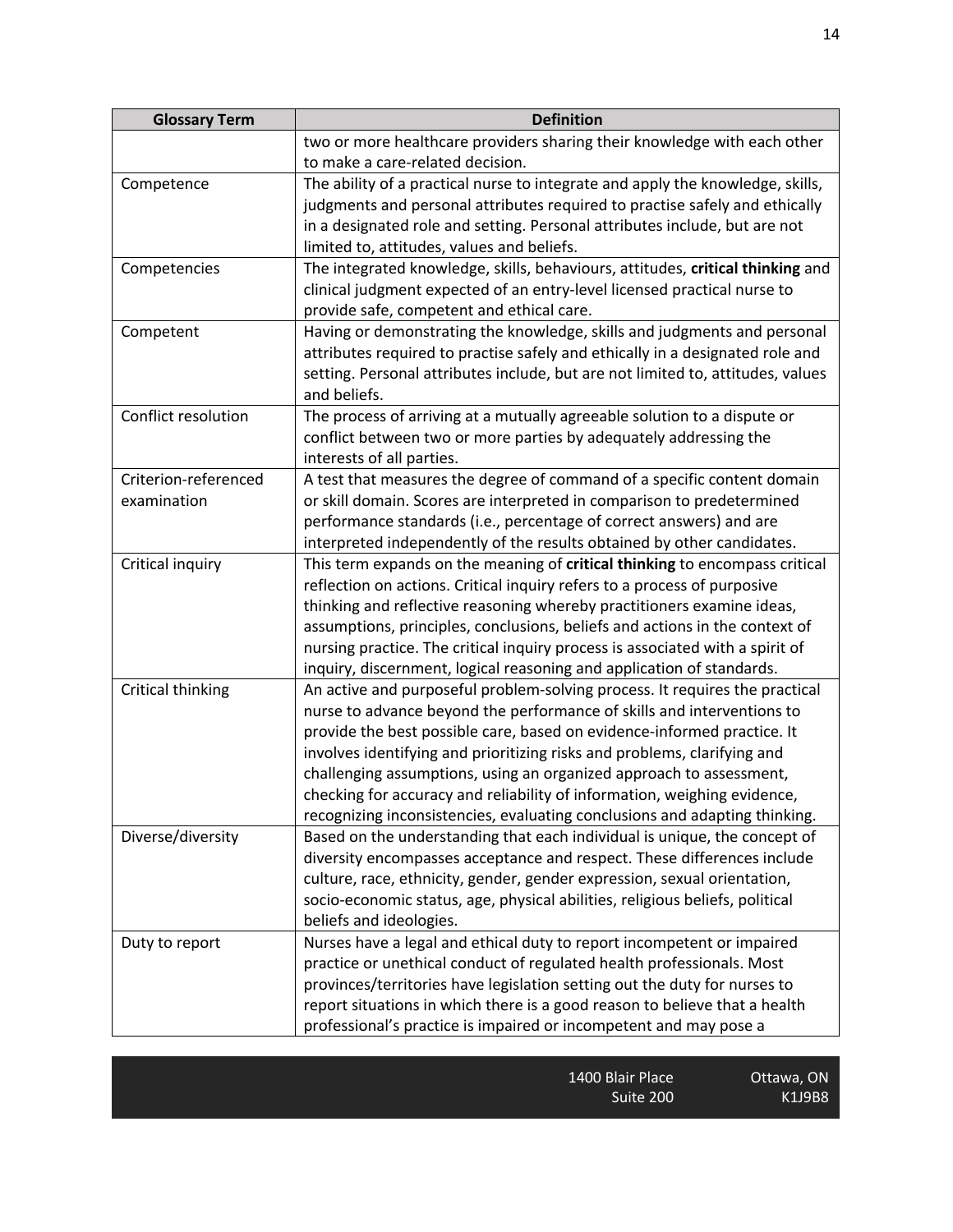| <b>Glossary Term</b>   | <b>Definition</b>                                                              |
|------------------------|--------------------------------------------------------------------------------|
|                        | significant risk to the public. The duty to report also requires nurses to     |
|                        | report any sexual misconduct of a health professional.                         |
| Entry-level competency | The knowledge, skills, judgment and attitudes required of beginning            |
|                        | practitioners to provide safe, competent and ethical nursing care in a         |
|                        | variety of settings for clients of all ages.                                   |
| Entry-level practical  | The licensed practical nurse at the point of registration/licensure, following |
| nurse                  | graduation from an approved practical nursing program or equivalent.           |
| Equitable              | Characterized by equity or fairness, just and right, fair and reasonable.      |
| Evidence-informed      | The identification, evaluation and application of nursing experience and       |
| practice               | current research to guide practice decisions. The ongoing process that         |
|                        | incorporates evidence from research, clinical expertise, client preferences    |
|                        | and other available resources to make client-centred nursing decisions.        |
| Fitness to practise    | Having the necessary physical, cognitive, emotional and mental health to       |
|                        | provide safe, competent and ethical nursing care.                              |
| Health assessment      | A process by which the licensed practical nurse obtains data on the client     |
|                        | that includes a complete history of the client's health status as well as a    |
|                        | comprehensive physical assessment. The licensed practical nurse is             |
|                        | prepared to complete health assessments on clients of all ages.                |
| Healthcare team        | Clients, families, healthcare professionals, unregulated healthcare            |
|                        | providers, students, volunteers, educators, spiritual leaders and others who   |
|                        | may be involved in providing care.                                             |
| <b>Health literacy</b> | The ability to understand, comprehend and act upon health information.         |
| Information and        | Information and communications technology (ICT) includes products that         |
| communications         | store, process, transmit, convert, duplicate, or receive electronic            |
| technology             | information. Examples include software applications and operating              |
|                        | systems, web-based information and applications such as distance learning,     |
|                        | telephones and other telecommunications products, video equipment and          |
|                        | multimedia products, office products and computer hardware.                    |
| Informed consent       | A legal condition whereby a person gives permission for interventions          |
|                        | based upon a clear understanding of the facts, risks, implications, potential  |
|                        | future consequences and expected outcomes of an action.                        |
| Interprofessional      | Members of different healthcare disciplines working together toward            |
| (collaboration)        | common goals to meet the healthcare needs of the client. Work within the       |
|                        | team is divided based on the scope of practice of each discipline included in  |
|                        | the team. Team members share information to support one another's work         |
|                        | and to coordinate the plan of care. Advanced or mature interprofessional       |
|                        | teams include the client and family as key team members.                       |
| Leadership (formal)    | The shared and independent responsibility to model the profession's            |
|                        | values, beliefs and attributes, promoting and advocating for best practices    |
|                        | and innovation.                                                                |
| Leadership (informal)  | The ability to successfully influence outcomes through the demonstration       |
|                        | of professional behaviours by means other than via a position of authority     |
|                        | or leadership.                                                                 |

| 1400 Blair Place | Ottawa, ON |
|------------------|------------|
| Suite 200        | K1J9B8     |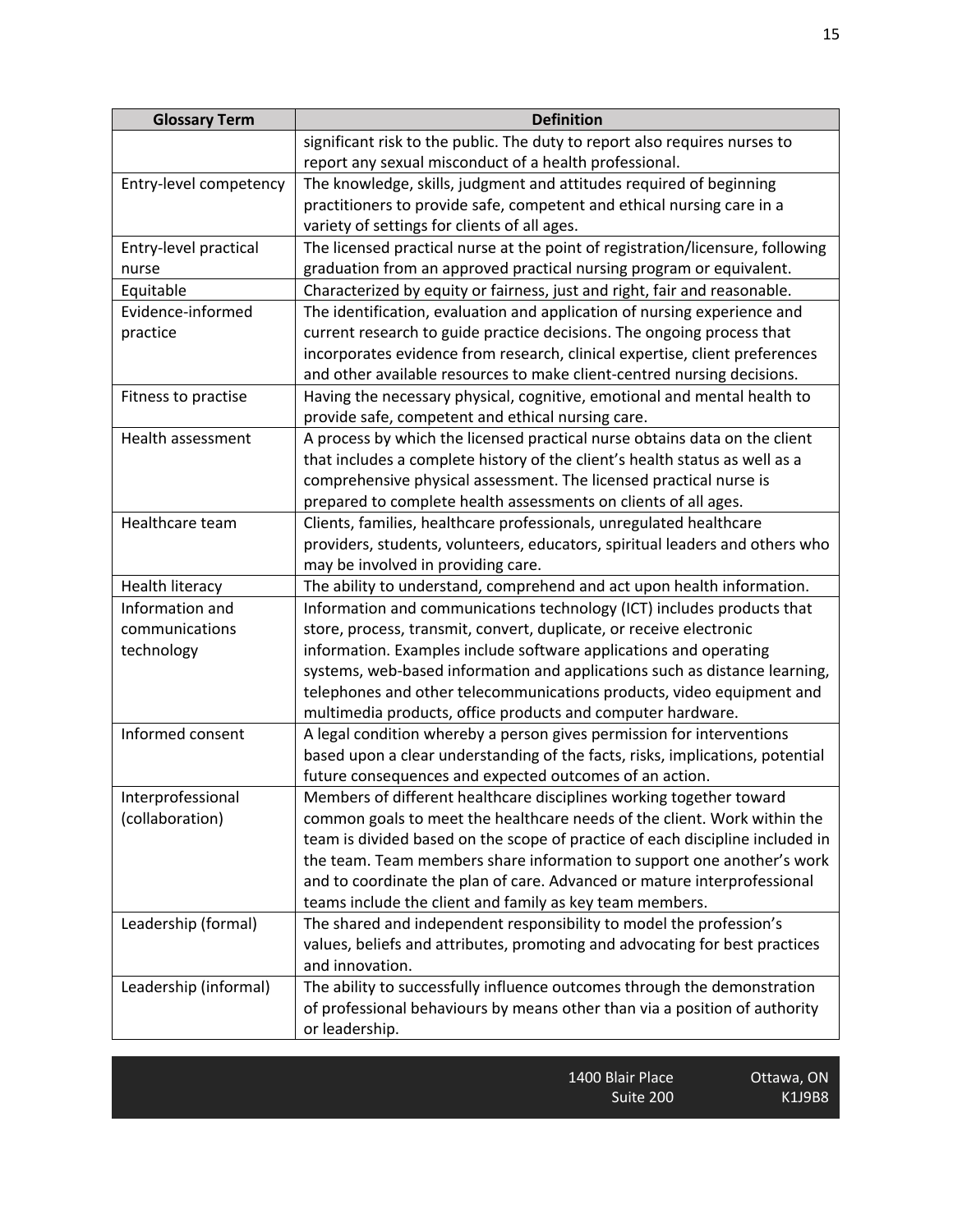| <b>Glossary Term</b>   | <b>Definition</b>                                                                                                                                    |
|------------------------|------------------------------------------------------------------------------------------------------------------------------------------------------|
| Near miss              | An event that could have caused harm or resulted in unwanted                                                                                         |
|                        | consequences, but did not because the event was caught and prevented.                                                                                |
|                        | Also referred as a "good catch" or "close call."                                                                                                     |
| Practice context       | Context of practice determines the appropriate application of practical                                                                              |
| (context of practice)  | nurse practice with the collective consideration of conditions or factors                                                                            |
|                        | affecting the status and needs of the client, the abilities and attributes of                                                                        |
|                        | the individual practical nurse, and the characteristics and resources of the                                                                         |
|                        | environment. The context of practice guides individual decision-making in                                                                            |
|                        | specific practice settings or situations.                                                                                                            |
| Practice environment   | Any setting where healthcare is delivered.                                                                                                           |
| Professional           | The space between the nurse's power and the client's vulnerability and the                                                                           |
| boundaries             | defining lines that separate the therapeutic behaviour of nurses from                                                                                |
|                        | behaviours which, well-intentioned or not, can reduce the benefit of care                                                                            |
|                        | to clients.                                                                                                                                          |
| Professional           | Behaviour outside the boundaries of what is considered acceptable or                                                                                 |
| misconduct             | worthy of its membership by the governing body of a profession.                                                                                      |
| Quality improvement    | An organizational philosophy that uses a structured approach to identify                                                                             |
|                        | and improve all aspects of service.                                                                                                                  |
| Regulatory bodies/     | Canadian provincial and territorial professional bodies responsible for the                                                                          |
| authorities            | regulation of licensed practical nurses.                                                                                                             |
| Research               | Systematic inquiry that uses scientific methods and/or the nursing process                                                                           |
|                        | to increase knowledge and devise solutions.                                                                                                          |
| Responsibility         | The obligation to complete one's obligations, and to be trustworthy,                                                                                 |
|                        | reliable and dependable.                                                                                                                             |
| Risk management        | The ability to utilize a system of identifying potential risks, recognizing                                                                          |
|                        | implications and responding appropriately.                                                                                                           |
| Scope of practice      | The roles, responsibilities, functions and abilities that licenced practical                                                                         |
|                        | nurses are educated in and authorized to perform. This scope is                                                                                      |
|                        | determined through provincial legislation set in individual jurisdictions.                                                                           |
| Social media           | Social media, in the context of this document, is defined as the use of the                                                                          |
|                        | Internet to post or publish information and/or to participate in discussions.                                                                        |
|                        | This includes (but is not limited to) websites, social networks, online<br>forums, chat rooms, listservs, blogs, wikis, photo, video and audio file- |
|                        | sharing sites and virtual worlds.                                                                                                                    |
| Spiritual beliefs      | For the purposes of the CPNRE, spiritual beliefs are not limited to religious                                                                        |
|                        | beliefs and are inclusive of anything the client considers meaningful.                                                                               |
| Standards of practice/ | Minimum legal and professional expectations of practitioner behaviour,                                                                               |
| practice standards     | against which actual practitioner behaviour is measured.                                                                                             |
| Team dynamics          | Team dynamics are the unconscious, psychological forces that influence the                                                                           |
|                        | direction of a team's behaviour and performance.                                                                                                     |
| <b>Test equating</b>   | A procedure used to establish equivalent scores on different versions of a                                                                           |
|                        | test. When different test versions are equated, candidates' scores will not                                                                          |
|                        | be affected by the particular versions administered to them; consequently,                                                                           |
|                        |                                                                                                                                                      |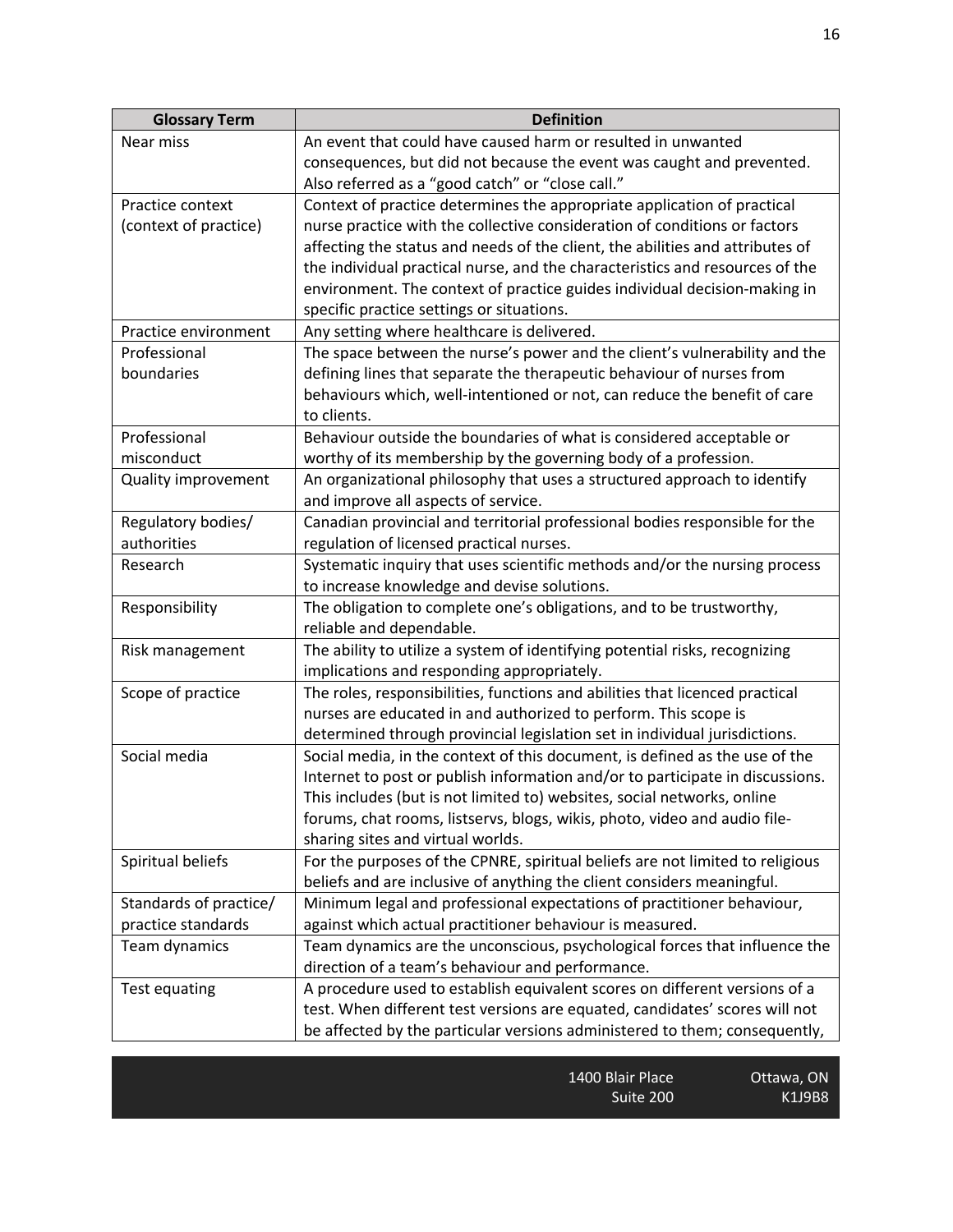| ۰. |  |
|----|--|
|    |  |

| <b>Glossary Term</b> | <b>Definition</b>                                                          |
|----------------------|----------------------------------------------------------------------------|
|                      | the versions can be used interchangeably. The use of anchor questions is   |
|                      | one of several methods available to equate tests.                          |
| Therapeutic nurse-   | A relationship between the nurse and the client based on trust and respect |
| client relationship  | that requires the appropriate use of power.                                |
| Unregulated health   | A healthcare worker who is not part of a regulated health profession, who  |
| worker               | provides care to clients under the guidance of a regulated health          |
|                      | professional/employer.                                                     |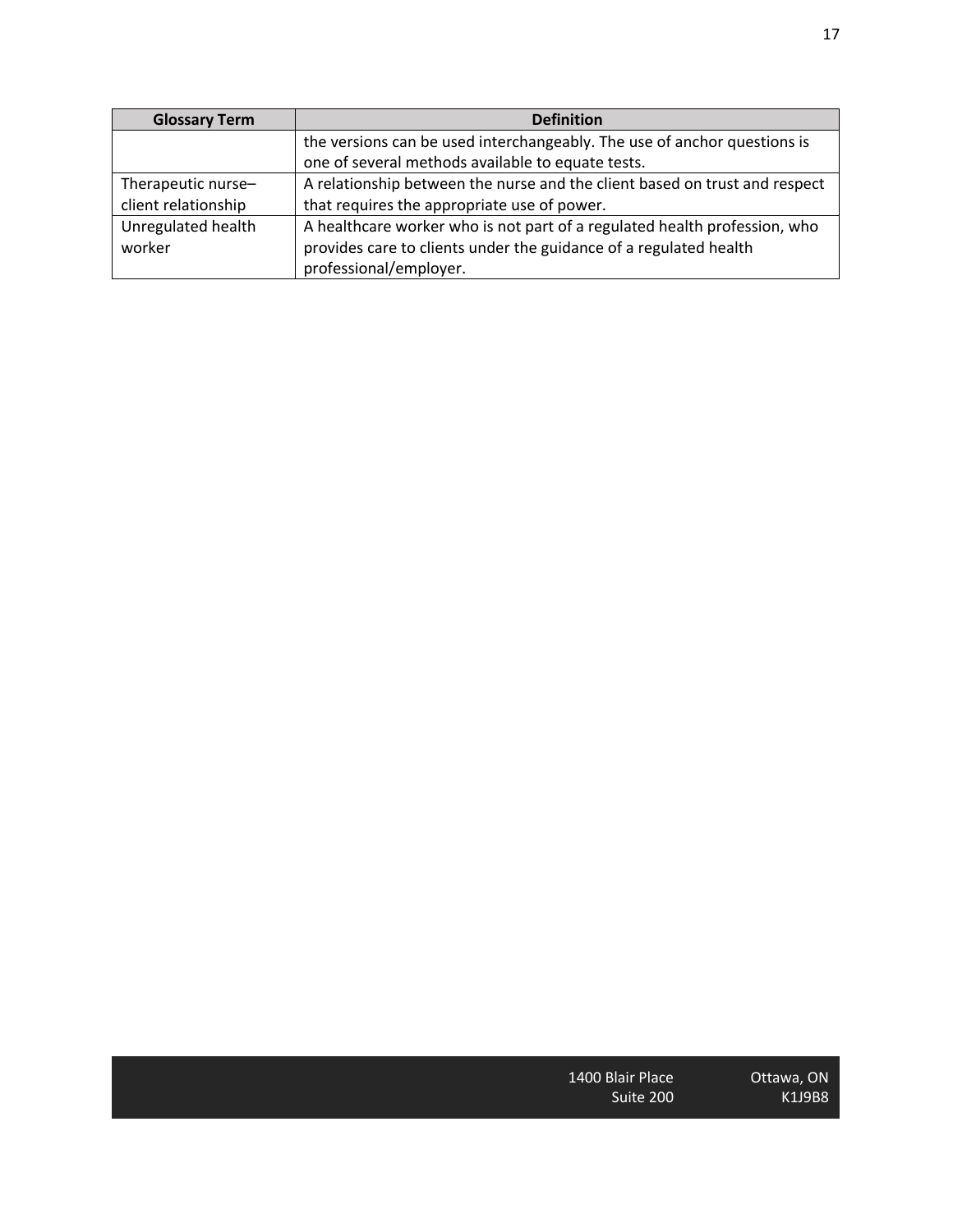### **Appendix A: Regulatory Authorities**

To obtain information on writing the *Canadian Practical Nurse Registration Examination*, contact the **regulatory authority** for your province or territory.

#### **Alberta**

College of Licensed Practical Nurses of Alberta St. Albert Trail Place 13163 – 146 Street Edmonton AB T5L 4S8 1-800-661-5877 (toll free in Alberta) 780-484-8886 Fax: 780-484-9069 Email: info@clpna.com Web: www.clpna.com

#### **Manitoba**

College of Licensed Practical Nurses of Manitoba 463 St. Anne's Road Winnipeg MB R2M 3C9 1-877-663-1212 (toll free in Manitoba) 204-663-1212 Fax: 204-663-1207 Email: info@clpnm.ca Web: www.clpnm.ca

#### **Newfoundland and Labrador**

College of Licensed Practical Nurses of Newfoundland and Labrador 209 Blackmarsh Road St. John's NL A1E 1T1 1-888-579-2576 (toll free in Newfoundland and Labrador) 709-579-3843 Fax: 709-579-8268 Email: info@clpnnl.ca Web: www.clpnnl.ca

#### **New Brunswick**

Association of New Brunswick Licensed Practical Nurses 384 Smythe Street Fredericton NB E3B 3E4 1-800-942-0222 506-453-0747 Fax: 506-459-0503 Email: lpninfo@npls.ca Web: www.anblpn.ca

#### **Nova Scotia**

Nova Scotia College of Nursing 120 Western Parkway, Suite 300 Bedford NS B4B 0V2 1-833-268-6726 (toll free in Nova Scotia) 912-444-6726 Fax: 902-377-5188 Email: registration@nscn.ca Web: www.nscn.ca

#### **Prince Edward Island**

College of Licensed Practical Nurses of Prince Edward Island 155 Belvedere Avenue, Suite 204 Charlottetown PE C1A 2Y9 902-566-1512 Fax: 902-892-6315 Email: info@clpnpei.ca Web: www.clpnpei.ca

> 1400 Blair Place Suite 200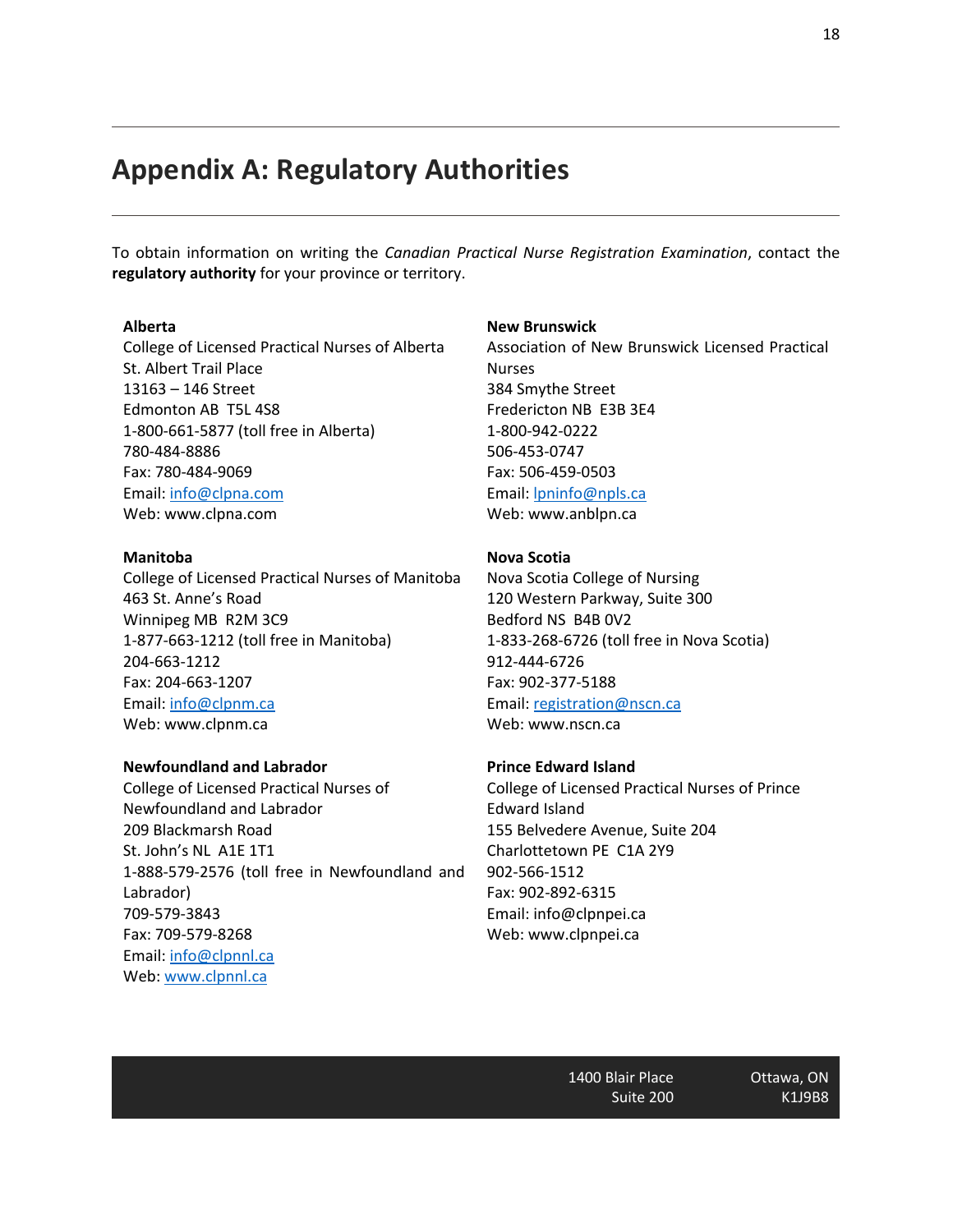#### **Saskatchewan**

Saskatchewan Association of Licensed Practical Nurses 2208 E. Victoria Avenue Regina SK S4N 7B9 1-888-257-2576 306-525-1436 Fax: 306-347-7784 Email: lpnadmin@salpn.com Web: www.salpn.com

#### **Yukon**

Registrar of Licensed Practical Nurses Department of Community Services Professional Licensing & Regulatory Affairs C-5 P.O. Box 2703 Whitehorse YT Y1A 2C6 867-667-5111 Fax: 867-667-3609 Email: plra@gov.yk.ca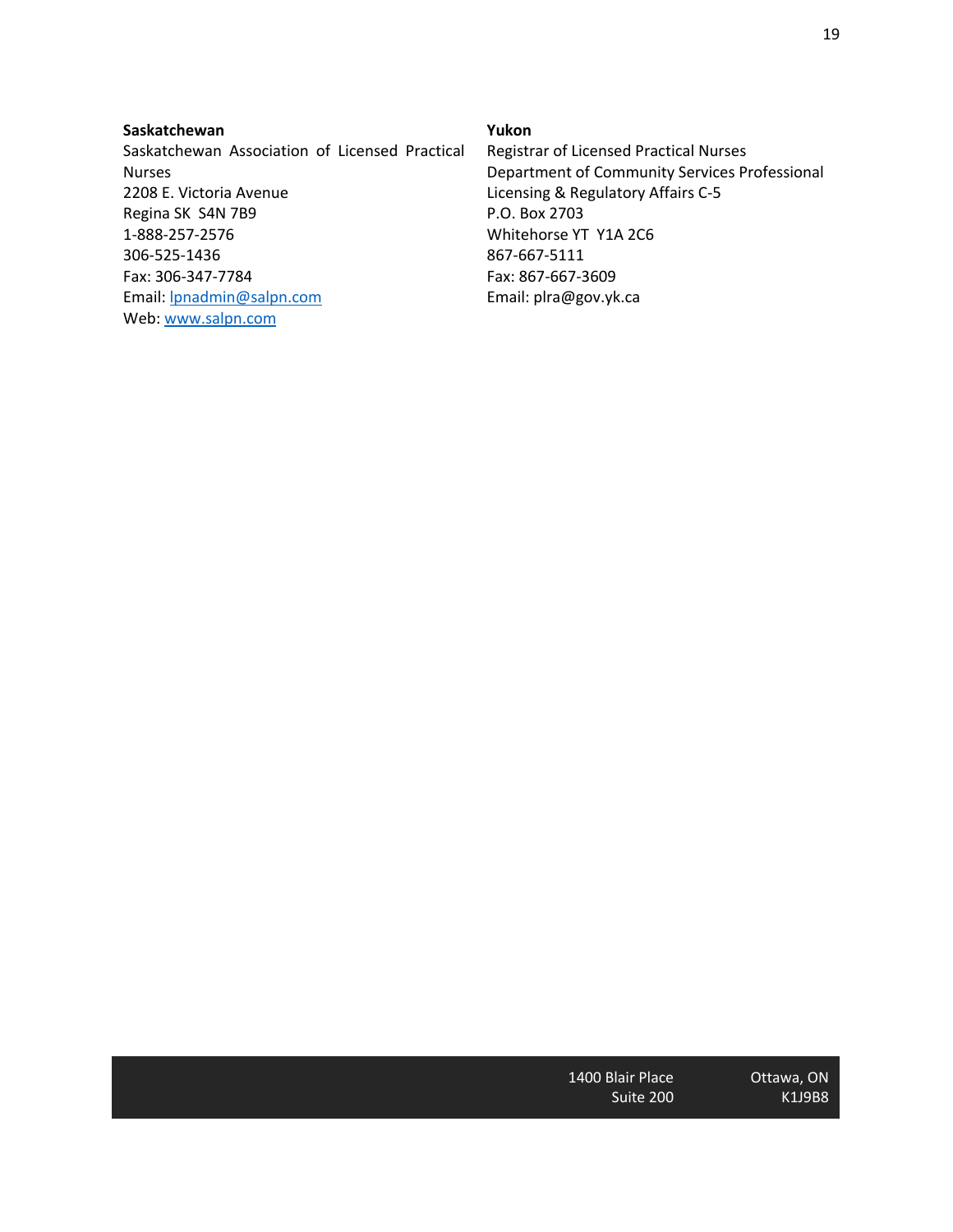# **Appendix B: Development and Administration**

The activities associated with the development and administration of the CPNRE are described below.

| <b>Competency Study</b>                                         | In 2019, the Canadian Council for Practical Nurse Regulators developed the<br>entry-level competencies. As the foundation for a criterion-referenced<br>examination, the competencies (e.g., knowledge, skills, behaviours and<br>clinical judgment) required for safe and effective practice are identified by a<br>special committee with a representative from provincial and territorial<br>jurisdictions. The competencies undergo an extensive study in which they are<br>validated in terms of relevant criteria. The competencies are reviewed<br>periodically to confirm their validity over time. |
|-----------------------------------------------------------------|-------------------------------------------------------------------------------------------------------------------------------------------------------------------------------------------------------------------------------------------------------------------------------------------------------------------------------------------------------------------------------------------------------------------------------------------------------------------------------------------------------------------------------------------------------------------------------------------------------------|
| <b>Blueprint</b><br>Development                                 | The Blueprint Committee develops the Blueprint outlining the content to be<br>tested in the examination. The Blueprint includes the competencies $-$ that<br>is, the content domain that forms the basis for test development. It specifies<br>variables that provide structure for the examination, as well as guidelines<br>and weightings for test development.                                                                                                                                                                                                                                          |
|                                                                 | This step, like the competency study, is not included in each cycle of the test<br>development process. A Blueprint is developed for the first examination and<br>is revised periodically at appropriate intervals (approximately every five<br>years).                                                                                                                                                                                                                                                                                                                                                     |
| <b>Question</b><br><b>Development</b>                           | Examination questions are developed by groups of content experts. These<br>groups write examination questions to measure the specific competencies<br>and to fulfill the guidelines identified in the examination Blueprint.                                                                                                                                                                                                                                                                                                                                                                                |
| <b>Monitoring of</b><br><b>Experimental</b><br><b>Questions</b> | Early in the development process, examination questions are monitored<br>(reviewed) by the Examination Committee, which consists of representatives<br>of the regulatory authorities. Questions that do not reflect current practice<br>or standards in all jurisdictions are referred for question revision.                                                                                                                                                                                                                                                                                               |
| <b>Test Fairness Review</b>                                     | The CPNRE is reviewed by individuals with expertise in English as a Second<br>Language (ESL) instruction to ensure an appropriate reading level.                                                                                                                                                                                                                                                                                                                                                                                                                                                            |
| <b>Experimental Testing</b><br>and Item Analysis                | All questions are tested experimentally and analyzed statistically to<br>determine their suitability for inclusion in the examination.                                                                                                                                                                                                                                                                                                                                                                                                                                                                      |

| 1400 Blair Place | Ottawa, ON |
|------------------|------------|
| Suite 200        | K1J9B8     |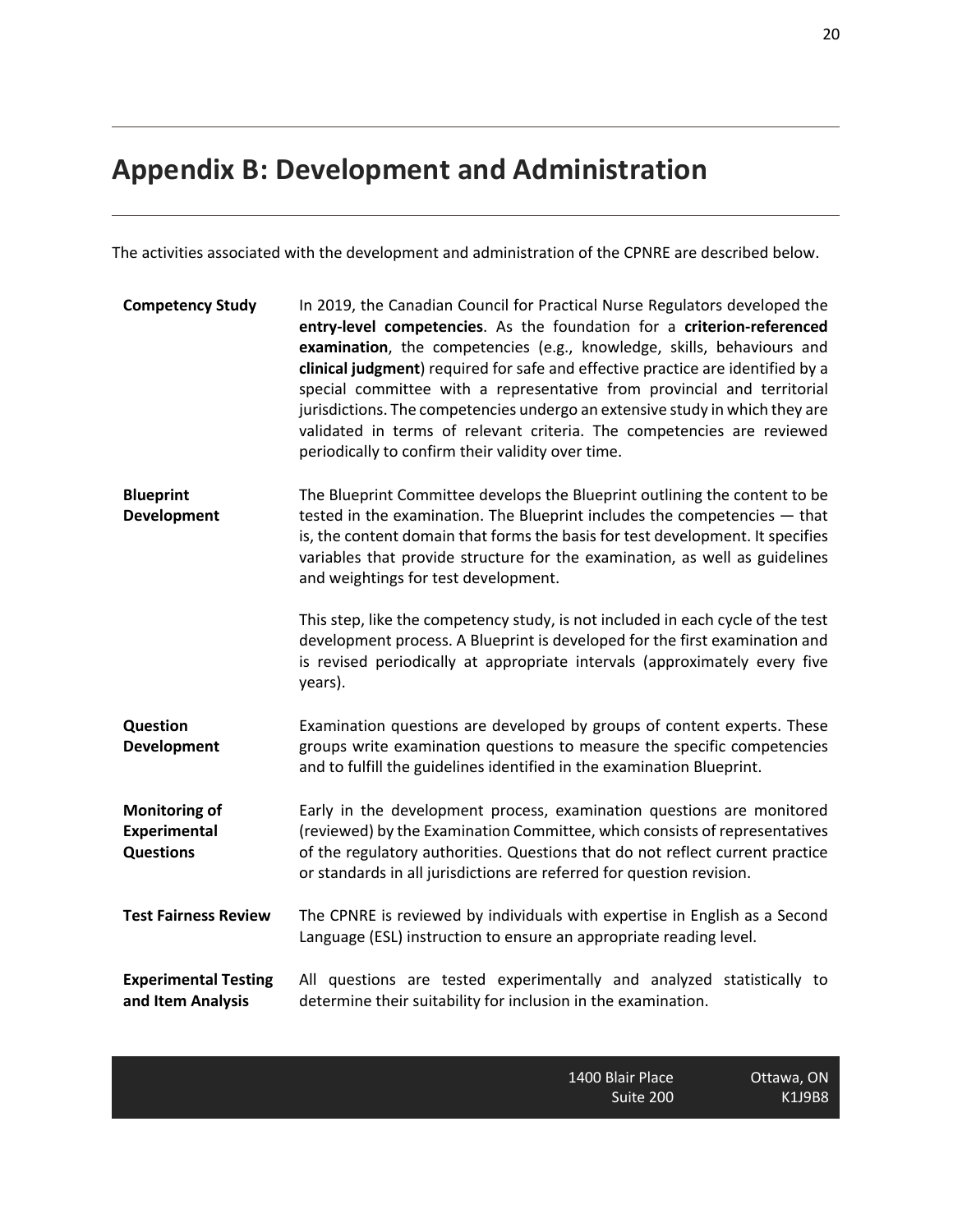**Questions** established criteria at particular checkpoints in the development cycle. For example, they may not meet statistical criteria established for item analysis, or they may not meet the approval of groups and committees (i.e., Jurisdictional Review, Test Fairness Panel, Examination Committee). Questions requiring revision before they can be included in an examination are refined by a group of content experts highly experienced in developing and revising questions.

**Revision of** 

**Question Banking** Test questions are stored in a bank of questions and are drawn upon for constructing future examinations.

**Monitoring of Operational Questions** Each version of the CPNRE is constructed from a bank of available questions to meet the specifications of the Blueprint. The Examination Committee gives the final approval of the examination at the end of the monitoring process, during which the entire examination is reviewed.

**Setting of Pass Mark** To determine the standard (i.e., pass mark) for an examination, YAS uses a systematic procedure in which panels of content experts provide ratings associated with the competent entry-level practical nurse. In addition to these expert ratings, a variety of relevant data is carefully considered to ensure that the standard is valid and fair.

> A standard or pass mark is established for the first version of each new examination cycle. Subsequent versions of the examination are equated with the first version so that a candidate would achieve the same result regardless of which version was written.

- **Translation** YAS employs a translation coordinator to evaluate the translation provided by translators to ensure that it meets the defensibility needs of the CPNRE. The translation process includes an equivalency review of the items following the translation. Since so many tests contain specialized terms (e.g., specialized medical terms), the translation process includes a validation step with content experts.
- **Administration and Scoring of Examinations** When test development activities are complete, an examination is ready for administration by the regulatory authorities. Examinations are scored by YAS and the results are sent to the jurisdictions for communication to candidates. A performance profile is provided to candidates who are unsuccessful on the examination.

K1J9B8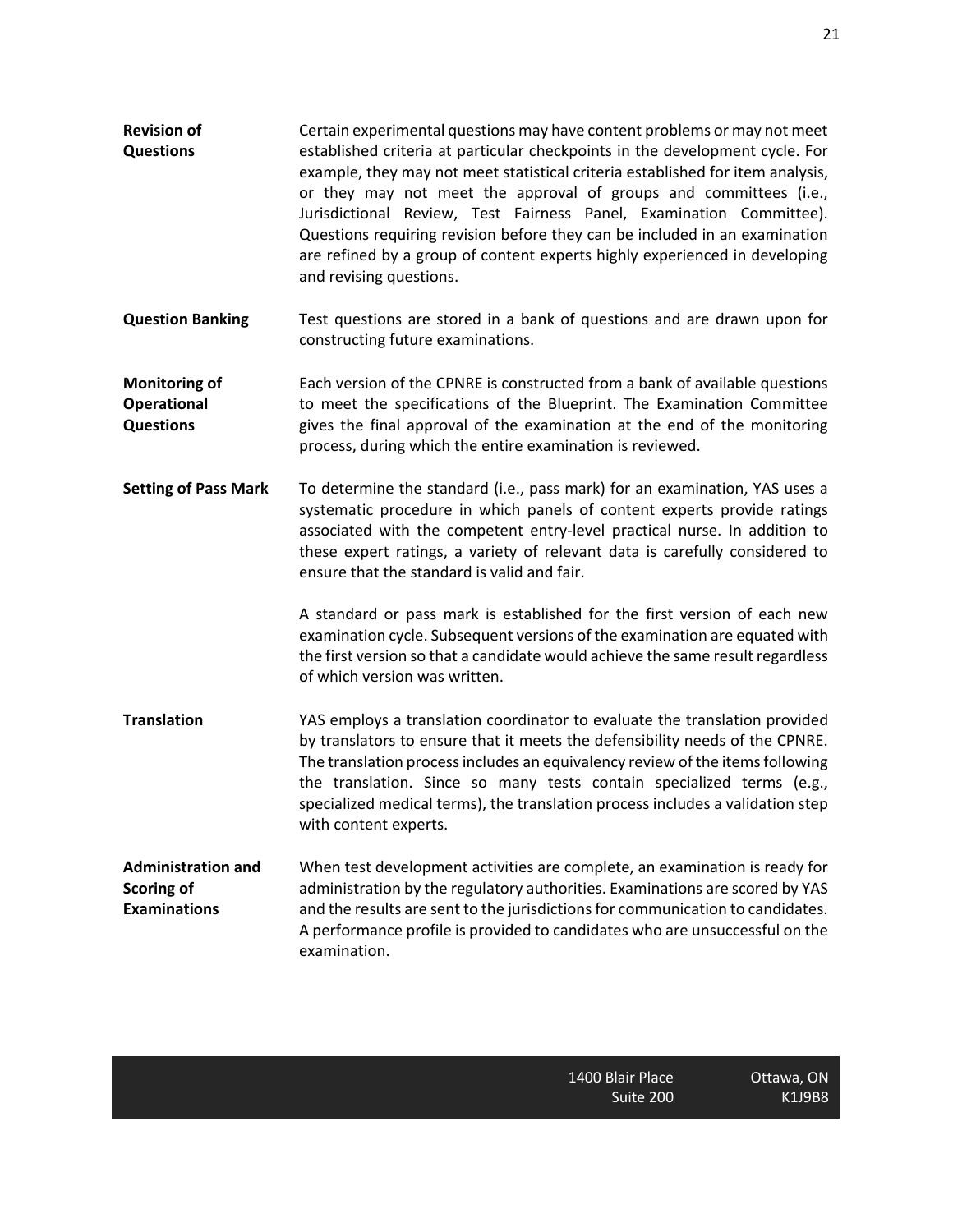# **Appendix C: List of Competencies**

### Assumptions

The following set of assumptions are understood to apply to the practice of practical nursing in Canada and to the entry-level competencies that follow.

- The foundation of practical nursing is defined by:
	- o **entry-level competencies**
	- o professional nursing **standards of practice** of the **regulatory authority**
	- o nursing code(s) of ethics/ethical standards
	- o scope of nursing practice applicable in the jurisdiction
	- o provincial/territorial and federal legislation and regulations that direct practice
- LPN practice is built upon the four concepts of person, environment, health and nursing and is grounded within the context of the current Canadian healthcare system, primary healthcare and emerging health trends.
- LPNs possess competencies that are transferable across all areas of **responsibility** (e.g., direct care, administration, education and **research**).
- LPNs are active participants in health promotion, illness prevention and harm reduction activities.
- LPNs practise in any setting or circumstance where healthcare is delivered.
- Requisite skills and abilities are required to attain the LPN entry-level competencies.
- LPNs practise **autonomously**, safely, **competently** and ethically along the continuum of care in situations of health and illness across a client's lifespan.
- LPNs practise in situations of varying complexity and work collaboratively with the **healthcare team** to maximize client outcomes.
- LPNs demonstrate **leadership** by fostering continued self-growth to meet the challenges of an evolving healthcare system.
- LPNs follow a systematic approach by using the nursing process to deliver safe, **competent** and ethical care.
- LPNs **advocate** for the implementation and utilization of **evidence-informed practice**.

### Professional Practice

Licensed practical nurses adhere to **practice standards** and an ethical framework. They are responsible and accountable for safe, **competent** and ethical nursing practice. They are expected to demonstrate professional conduct as reflected through personal attitudes, beliefs, opinions and actions. Licensed practical nurses focus on personal and professional growth. Licensed practical nurses are expected to utilize knowledge, **critical thinking**, **critical inquiry** and **research** to build an **evidence-informed practice**.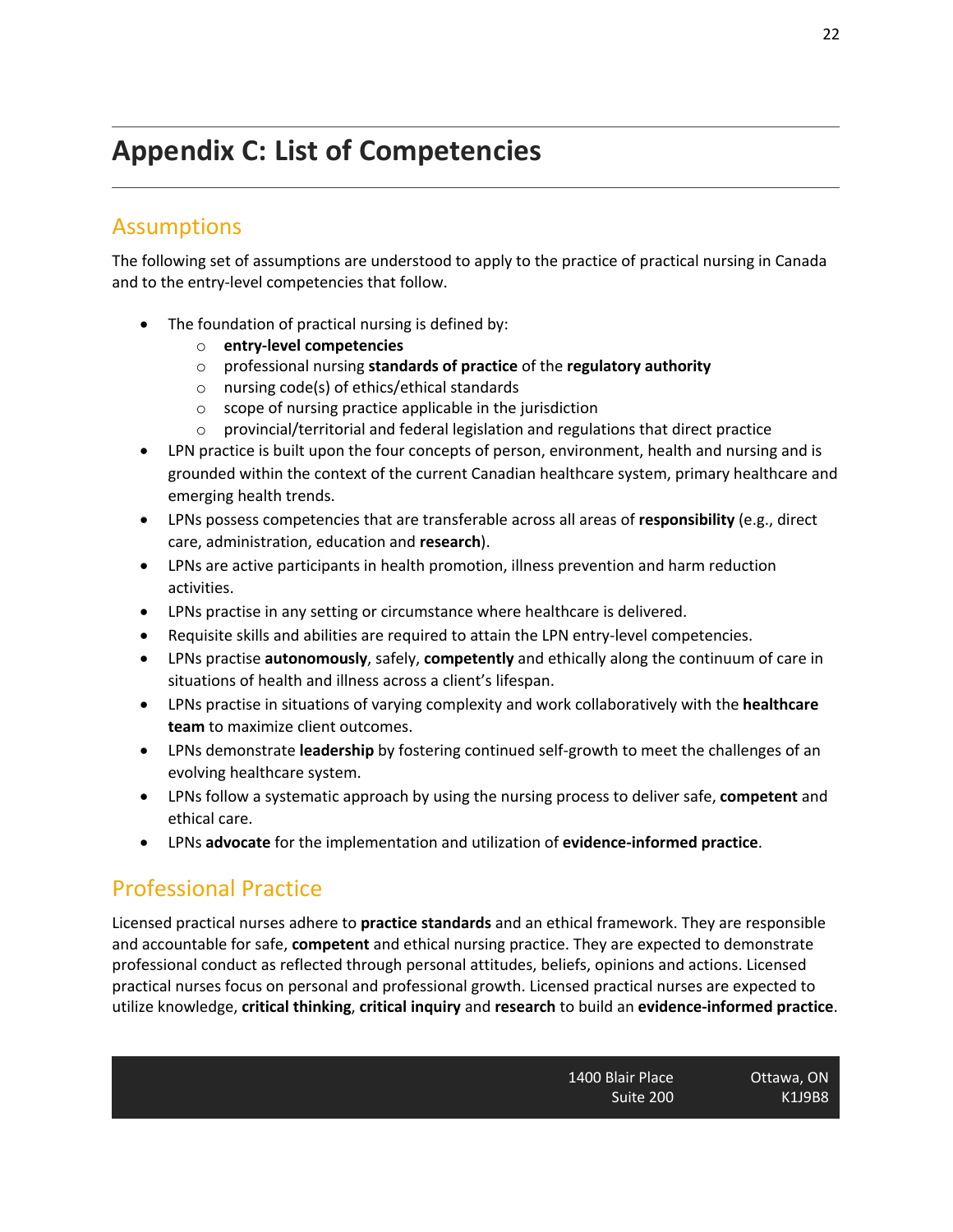- 1. Demonstrates **accountability** and accepts **responsibility** for own decisions and actions.
- 2. Practises **autonomously** within legislated **scope of practice**.
- 3. Displays self-awareness and recognizes when to seek assistance and guidance.
- 4. Adheres to regulatory requirements of jurisdictional legislation.
- 5. Practises within own level of **competence**.
- 6. Initiates, maintains and terminates the **therapeutic nurse–client relationship**. For example: 6.1 The duty to provide care.
- 7. Provides **client** care in a non-judgmental manner.
- 8. Adapts practice in response to the **spiritual beliefs** and cultural practices of **clients**. For example: 8.1 Adapts practice to what the client finds meaningful.
- 9. Supports **client**s in making informed decisions about their healthcare and respects their decisions.
- 10. Engages in self-reflection and continuous learning to maintain and enhance **competence**.
- 11. Integrates relevant evidence into practice.
- 12. Collaborates in the analysis, development, implementation and evaluation of practice and policy. For example:

12.1 Understands the importance and currency of policies, how they are evaluated and how they apply to practice.

- 13. Integrates continuous **quality improvement** principles and activities into nursing practice.
- 14. Demonstrates a professional presence, honesty, integrity and respect in all interactions.
- 15. Demonstrates **fitness to practise**.
- 16. Maintains current knowledge about trends and issues that impact the **client**, the licensed practical nurse, the **healthcare team** and the delivery of health services.
- 17. Identifies and responds to inappropriate behaviour and incidents of **professional misconduct**.
- 18. Recognizes, responds and reports own and others' **near miss**es, errors and **adverse event**s.
- 19. Distinguishes between the mandates of **regulatory bodies**, professional associations and unions.

### Ethical Practice

Licensed practical nurses use ethical frameworks (e.g., Code of Ethics, ethical standards) when making professional judgments and practice decisions. They engage in **critical thinking** and **critical inquiry** to inform decision-making and use self-reflection to understand the impact of personal values, beliefs and assumptions in the provision of care.

- 20. Establishes and maintains **professional boundaries**.
- 21. Takes action to minimize the impact of personal values and assumptions on interactions and decisions.
- 22. Demonstrates respect for the values, opinions, needs and beliefs of others.
- 23. Applies ethical frameworks and reasoning to identify and respond to situations involving moral and ethical conflict, dilemma or distress.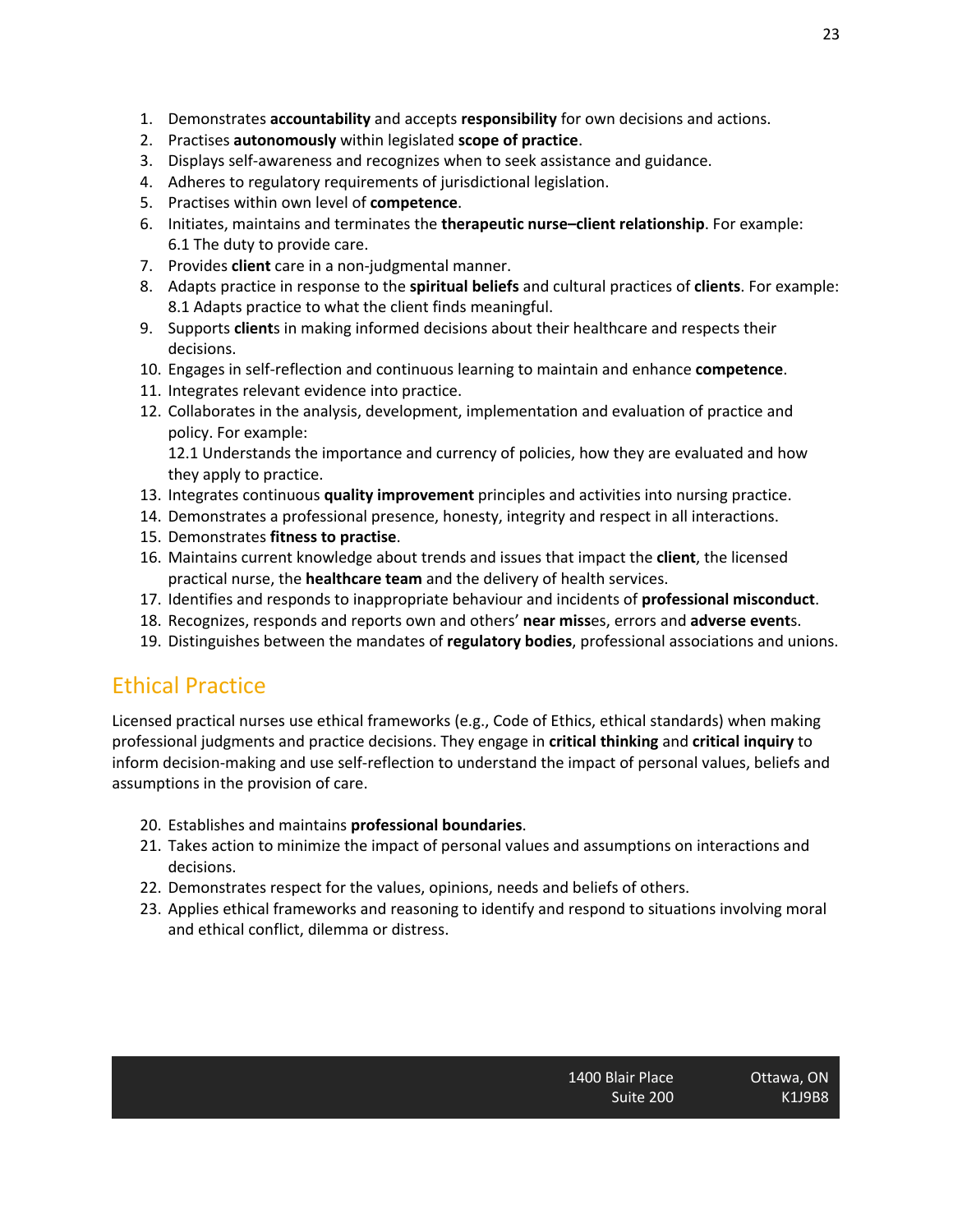- 24. Obtains knowledge of and responds to the *Calls to Action of the Truth and Reconciliation Commission of Canada. 1*
- 25. Preserves the dignity of **client**s in all personal and professional contexts.
- 26. **Advocate**s for **equitable** access, treatment and allocation of resources, particularly for vulnerable and/or **diverse client**s and populations.
- 27. **Advocate**s for **client**s or their representatives especially when they are unable to **advocate** for themselves.

### Legal Practice

Licensed practical nurses adhere to applicable provincial/territorial and federal legislation and regulations, professional standards and employer policies that direct practice. They engage in professional regulation by enhancing their **competence**, promoting safe practice and maintaining their **fitness to practise**. Licensed practical nurses recognize that safe nursing practice includes knowledge of relevant laws and legal boundaries within which the licensed practical nurse must practise.

- 28. Practises according to legislation, **practice standards**, ethics and organizational policies.
- 29. Practises according to relevant mandatory reporting legislation.
- 30. Recognizes, responds and reports questionable orders, actions or decisions made by others. For example:

30.1 Initiate contact and receive, transcribe and verify orders.

- 31. Adheres to the **duty to report**.
- 32. Protects **client**s' rights by maintaining confidentiality and privacy in all personal and professional contexts.
- 33. Respond to the **client**s' right to healthcare information in accordance with relevant privacy legislation.
- 34. Documents according to established legislation, **practice standards**, ethics and organizational policies.
- 35. Obtains **informed consent** to support the **client**'s informed decision-making.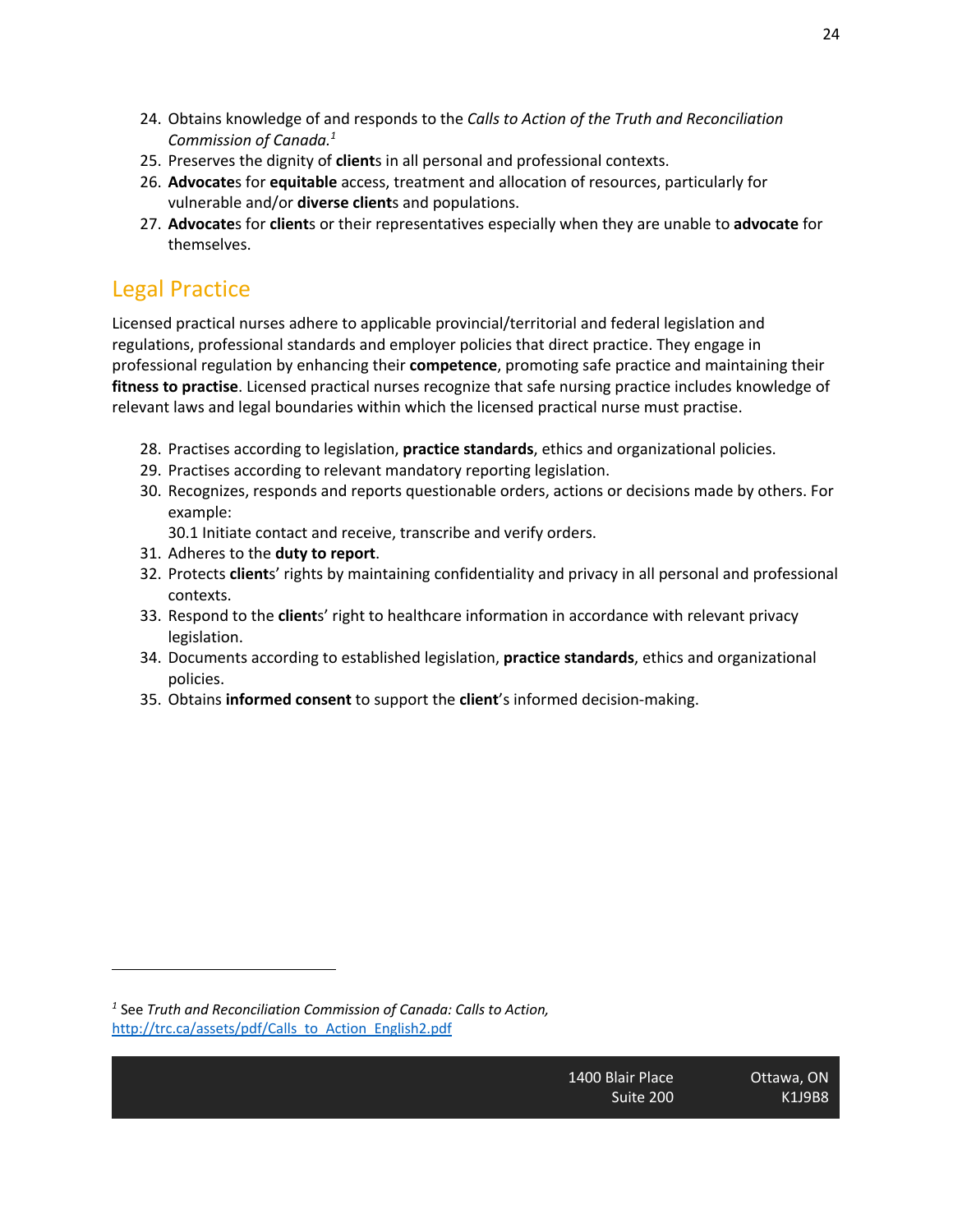### Foundations of Practice

Licensed practical nurses use **critical thinking**, reflection, and evidence integration to assess **client**s, plan care, implement interventions and evaluate outcomes and processes. Foundational knowledge includes nursing theory, health sciences, humanities, pharmacology and ethics.

- 36. Completes comprehensive **health assessment**s of **client**s across the lifespan.
- 37. Selects and utilizes **information and communications technologies** (ICTs) in the delivery of **client** care.
- 38. **Researches** and responds to relevant **clinical data**.
- 39. Engages in **evidence-informed practice** by considering a variety of relevant sources of information.
- 40. Comprehends, responds to and reports assessment findings.
- 41. Formulates **clinical decisions** consistent with **client** needs and priorities. For example: 41.1 Organize and manage multiple priorities.
	- 41.2 Respond appropriately to changing situations.
	- 41.3 Develop individualized nursing interventions.
	- 41.4 Set priorities that reflect individual client needs.
- 42. Identifies **nursing diagnoses**.
- 43. Develops the plan of care with the **client**, **healthcare team** and others.
- 44. Implements nursing interventions based on assessment findings, **client** preferences and desired outcomes.
- 45. Responds to **client**s' conditions by organizing competing priorities into actions.
- 46. Assesses **client**s' **health literacy**, knowledge and readiness to learn.
- 47. Assesses, plans, implements and evaluates the teaching and learning process.
- 48. Provides information and access to resources to facilitate health education.
- 49. Evaluates the effectiveness of health education.
- 50. Applies principles of **client safety**.
- 51. Engages in **quality improvement** and **risk management** to promote a quality **practice environment**.
- 52. Evaluates the effectiveness of nursing interventions by comparing actual outcomes to expected outcomes.
- 53. Reviews and revises the plan of care and communicates accordingly.
- 54. Assesses implications of own decisions.
- 55. Uses **critical thinking**, **critical inquiry** and **clinical judgment** for decision-making.
- 56. Demonstrates professional judgment in utilizing **information and communications technologies** (ICTs) and **social media**.
- 57. Recognizes high-risk practices and integrates mitigation strategies that promote safe care. For example:
	- 57.1 Apply knowledge of pharmacology and principles of safe medication practice.
	- 57.2 Implement strategies to optimize medication safety.

57.3 Implement strategies to promote safe transitions of care (e.g., change in provider, shift change, change in care setting, which includes discharge).

57.4 Recognize when a nurse's approach to practice and communication needs to evolve based on client needs, nursing competence or **practice context**.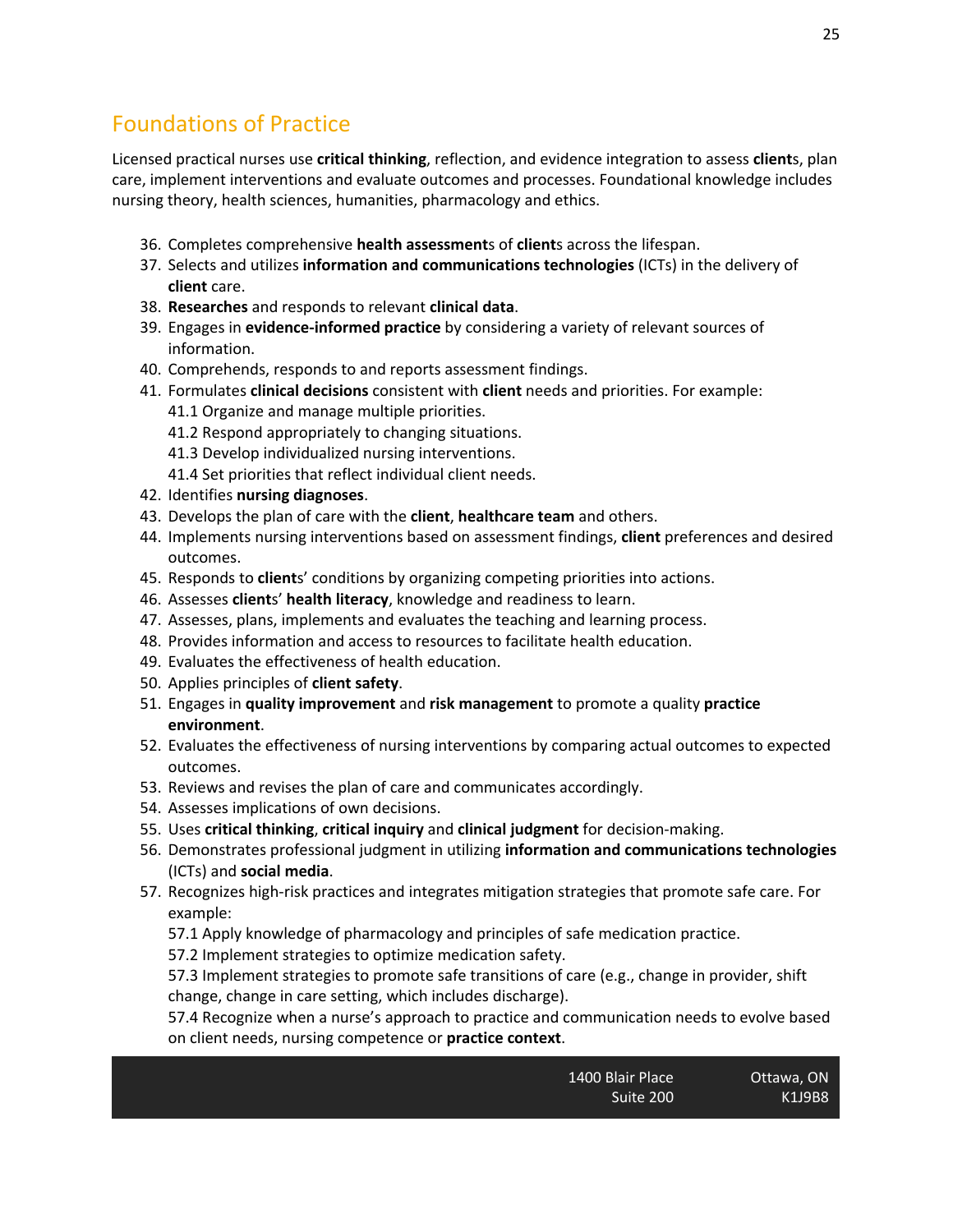58. Applies strategies to prevent, de-escalate and manage disruptive, aggressive or violent behaviour. For example:

58.1 Involving the client and/or others not limited to family, friends, visitors, co-workers, team members.

- 59. Recognizes and responds immediately when a **client**'s condition is deteriorating.
- 60. Demonstrates knowledge of nursing theory, pharmacology, health sciences, humanities and ethics. For example:

60.1 Engage in safe medication practices.

60.2 Engage in safe infusion therapy practices (e.g., infusion therapy, central lines, pain management systems).

60.3 Apply standards and principles when administering blood and blood products. 60.4 Use the nursing process in the plan of care.

### Collaborative Practice

Licensed practical nurses work collaboratively with **client**s and other members of the **healthcare team**. They recognize that collaborative practice is guided by shared values and **accountability**, a common purpose or care outcome, mutual respect and effective communication.

- 61. Engages **client**s in identifying their health needs, strengths, capacities and goals.
- 62. Communicates collaboratively with the **client** and the **healthcare team**.
- 63. Provides essential **client** information to the **client** and the **healthcare team**.
- 64. Promotes effective interpersonal interaction.
- 65. Uses **conflict resolution** strategies to promote healthy relationships and optimal **client** outcomes.
- 66. Articulates own role based on legislated **scope of practice**, individual **competence** and care context including employer policies.
- 67. Determines own professional and **interprofessional** role within the team by considering the roles, responsibilities and **scope of practice** of others.
- 68. **Advocate**s for the use of Indigenous health knowledge and healing practices in **collaboration** with the **client**.
- 69. Demonstrates **leadership**, direction and supervision to **unregulated health workers** and others.
- 70. Participates in emergency preparedness and disaster management.
- 71. Participates in creating and maintaining a quality **practice environment** that is healthy, respectful and psychologically safe.
- 72. Fosters an environment that encourages questioning and exchange of information.
- 73. Initiates and fosters mentoring relationships. For example: 73.1 Seek, provide and reflect on constructive feedback.
- 74. Applies the principles of **team dynamics** and group processes in **interprofessional** team **collaboration**.
- 75. Demonstrates **formal** and **informal leadership** in practice.
- 76. Organizes workload, assigns/coordinates nursing care, sets priorities and demonstrates effective time management skills.

K1J9B8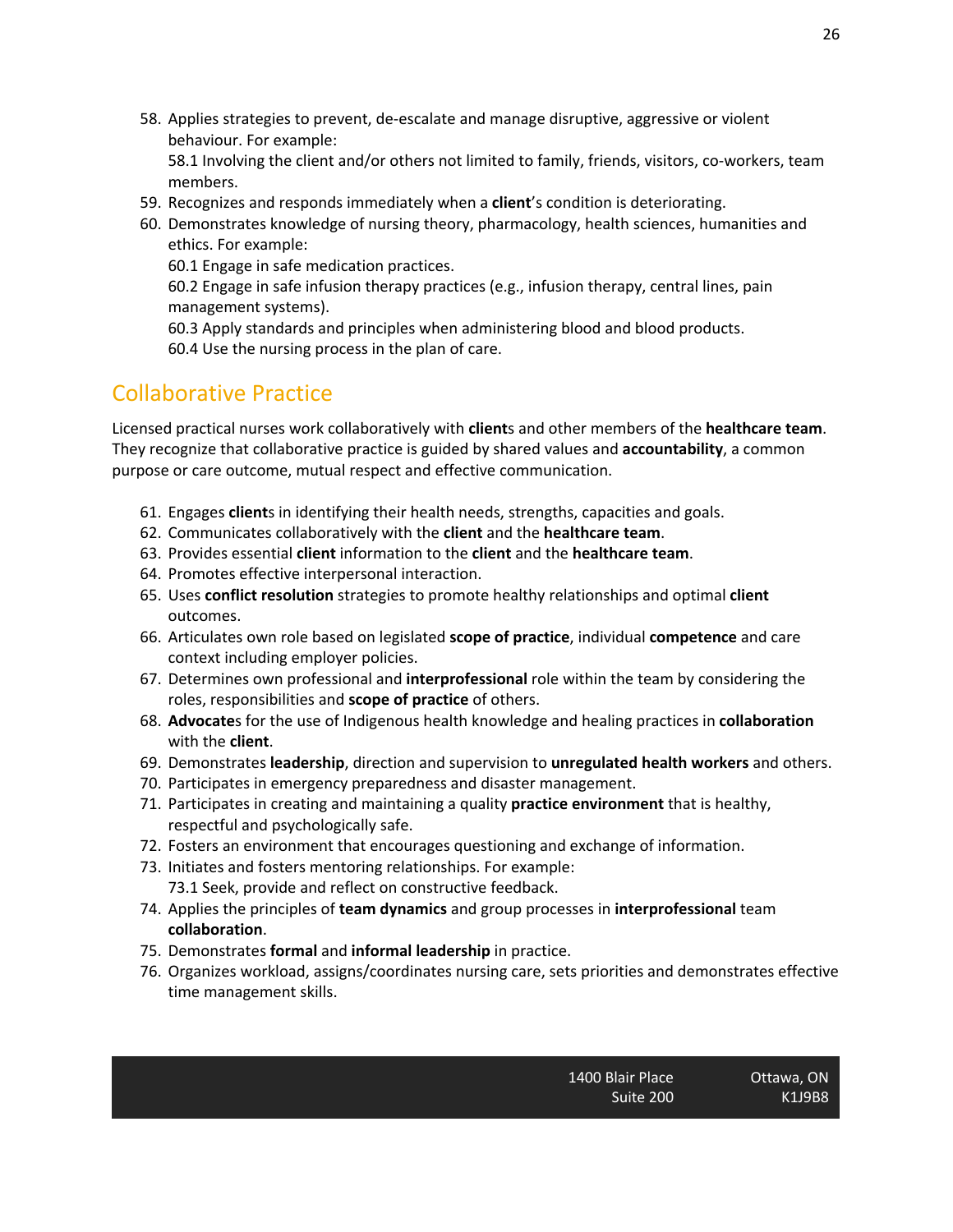# **Appendix D: Summary Chart Guidelines**

| <b>COMPETENCIES</b>                                  |                                                                                                                                                                                                                                             |                       |                                                   |                            |  |
|------------------------------------------------------|---------------------------------------------------------------------------------------------------------------------------------------------------------------------------------------------------------------------------------------------|-----------------------|---------------------------------------------------|----------------------------|--|
| Competency<br>framework categories<br>and weightings | Professional, ethical and legal practice:<br>Foundations of practice:<br>Collaborative practice:                                                                                                                                            |                       |                                                   | 15-25%<br>60-70%<br>10-20% |  |
| <b>STRUCTURAL VARIABLES</b>                          |                                                                                                                                                                                                                                             |                       |                                                   |                            |  |
| Examination length and<br>format                     | Total:                                                                                                                                                                                                                                      |                       |                                                   | 160-170<br>questions       |  |
| <b>Experimental questions</b>                        | Some questions on the CPNRE are experimental and will not count toward<br>a candidate's total score on the examination. Although most of these<br>questions will be multiple-choice, it is possible that other item formats<br>may be used. |                       |                                                   |                            |  |
| Test equating                                        | Anchor items are used to accomplish test equating.                                                                                                                                                                                          |                       |                                                   |                            |  |
| Item presentation                                    | Independent items:<br>Case-based items:                                                                                                                                                                                                     |                       | 40-60%<br>40-60%                                  |                            |  |
| Cognitive level                                      | Knowledge/Comprehension:<br>Application:<br><b>Critical Thinking:</b>                                                                                                                                                                       |                       | Maximum of 5%<br>Minimum of 50%<br>Minimum of 45% |                            |  |
| <b>CONTEXTUAL VARIABLES</b>                          |                                                                                                                                                                                                                                             |                       |                                                   |                            |  |
| Client age                                           | 0-18 years                                                                                                                                                                                                                                  | Neonate to adolescent |                                                   | Minimum 10%<br>Minimum 45% |  |
|                                                      | 19-69 years                                                                                                                                                                                                                                 | Adult                 |                                                   |                            |  |
|                                                      | 70+ years                                                                                                                                                                                                                                   | Older adult           | Minimum 25%                                       |                            |  |
|                                                      | Examination questions will reflect health situations relevant to all phases<br>of life.                                                                                                                                                     |                       |                                                   |                            |  |

| 1400 Blair Place |  |
|------------------|--|
| Suite 200        |  |